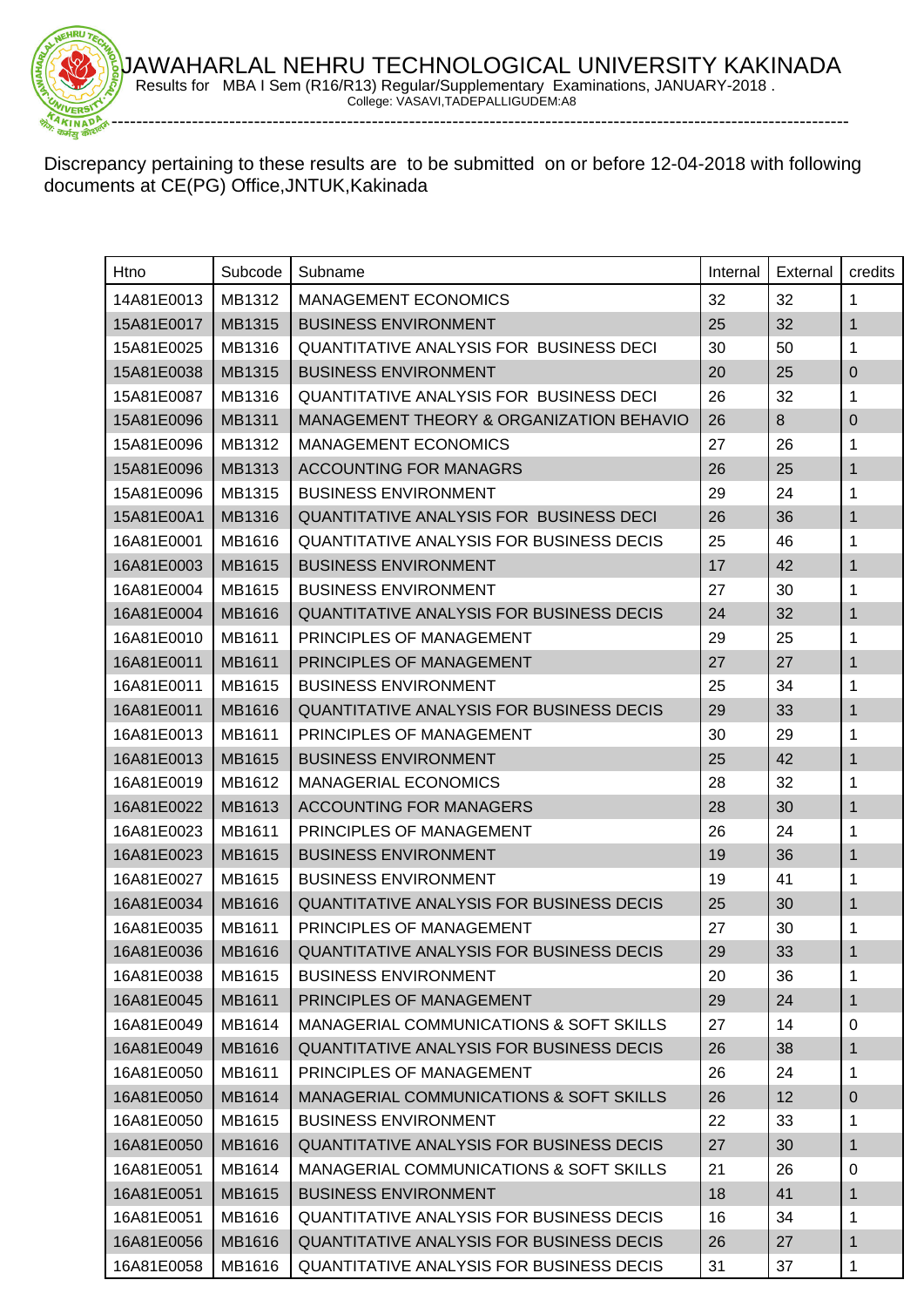| Htno       | Subcode | Subname                                            | Internal | External | credits      |
|------------|---------|----------------------------------------------------|----------|----------|--------------|
| 16A81E0060 | MB1612  | <b>MANAGERIAL ECONOMICS</b>                        | 19       | 32       | $\mathbf{1}$ |
| 16A81E0060 | MB1616  | <b>QUANTITATIVE ANALYSIS FOR BUSINESS DECIS</b>    | 26       | 37       | 1            |
| 16A81E0061 | MB1611  | PRINCIPLES OF MANAGEMENT                           | 31       | 27       | 1            |
| 16A81E0064 | MB1616  | <b>QUANTITATIVE ANALYSIS FOR BUSINESS DECIS</b>    | 26       | 27       | 1            |
| 16A81E0072 | MB1611  | PRINCIPLES OF MANAGEMENT                           | 31       | 30       | 1            |
| 17A81E0001 | MB1611  | PRINCIPLES OF MANAGEMENT                           | 22       | 28       | 1            |
| 17A81E0001 | MB1612  | <b>MANAGERIAL ECONOMICS</b>                        | 23       | 30       | 1            |
| 17A81E0001 | MB1613  | <b>ACCOUNTING FOR MANAGERS</b>                     | 30       | 27       | 1            |
| 17A81E0001 | MB1614  | <b>MANAGERIAL COMMUNICATIONS &amp; SOFT SKILLS</b> | 28       | 32       | 1            |
| 17A81E0001 | MB1615  | <b>BUSINESS ENVIRONMENT</b>                        | 26       | 34       | 1            |
| 17A81E0001 | MB1616  | <b>QUANTITATIVE ANALYSIS FOR BUSINESS DECIS</b>    | 24       | 35       | 1            |
| 17A81E0001 | MB1617  | IT - LAB                                           | 34       | 55       | 1            |
| 17A81E0002 | MB1611  | PRINCIPLES OF MANAGEMENT                           | 29       | 38       | 1            |
| 17A81E0002 | MB1612  | <b>MANAGERIAL ECONOMICS</b>                        | 28       | 31       | 1            |
| 17A81E0002 | MB1613  | <b>ACCOUNTING FOR MANAGERS</b>                     | 33       | 35       | 1            |
| 17A81E0002 | MB1614  | MANAGERIAL COMMUNICATIONS & SOFT SKILLS            | 31       | 40       | 1            |
| 17A81E0002 | MB1615  | <b>BUSINESS ENVIRONMENT</b>                        | 30       | 46       | 1            |
| 17A81E0002 | MB1616  | <b>QUANTITATIVE ANALYSIS FOR BUSINESS DECIS</b>    | 37       | 50       | 1            |
| 17A81E0002 | MB1617  | IT - LAB                                           | 36       | 58       | 1            |
| 17A81E0003 | MB1611  | PRINCIPLES OF MANAGEMENT                           | 24       | 29       | 1            |
| 17A81E0003 | MB1612  | <b>MANAGERIAL ECONOMICS</b>                        | 22       | 28       | 1            |
| 17A81E0003 | MB1613  | ACCOUNTING FOR MANAGERS                            | 33       | 30       | 1            |
| 17A81E0003 | MB1614  | <b>MANAGERIAL COMMUNICATIONS &amp; SOFT SKILLS</b> | 26       | 25       | 1            |
| 17A81E0003 | MB1615  | <b>BUSINESS ENVIRONMENT</b>                        | 25       | 37       | 1            |
| 17A81E0003 | MB1616  | QUANTITATIVE ANALYSIS FOR BUSINESS DECIS           | 27       | 11       | $\pmb{0}$    |
| 17A81E0003 | MB1617  | IT - LAB                                           | 33       | 52       | 1            |
| 17A81E0004 | MB1611  | PRINCIPLES OF MANAGEMENT                           | 27       | 29       | 1            |
| 17A81E0004 | MB1612  | <b>MANAGERIAL ECONOMICS</b>                        | 25       | 43       | 1            |
| 17A81E0004 | MB1613  | <b>ACCOUNTING FOR MANAGERS</b>                     | 29       | 39       | $\mathbf{1}$ |
| 17A81E0004 | MB1614  | MANAGERIAL COMMUNICATIONS & SOFT SKILLS            | 31       | 36       | 1            |
| 17A81E0004 | MB1615  | <b>BUSINESS ENVIRONMENT</b>                        | 32       | 44       | 1            |
| 17A81E0004 | MB1616  | <b>QUANTITATIVE ANALYSIS FOR BUSINESS DECIS</b>    | 33       | 39       | 1            |
| 17A81E0004 | MB1617  | $IT - LAB$                                         | 33       | 52       | 1            |
| 17A81E0005 | MB1611  | PRINCIPLES OF MANAGEMENT                           | 28       | 24       | 1            |
| 17A81E0005 | MB1612  | <b>MANAGERIAL ECONOMICS</b>                        | 27       | 24       | 1            |
| 17A81E0005 | MB1613  | ACCOUNTING FOR MANAGERS                            | 33       | 39       | 1            |
| 17A81E0005 | MB1614  | MANAGERIAL COMMUNICATIONS & SOFT SKILLS            | 29       | 43       | 1            |
| 17A81E0005 | MB1615  | <b>BUSINESS ENVIRONMENT</b>                        | 27       | 40       | 1            |
| 17A81E0005 | MB1616  | QUANTITATIVE ANALYSIS FOR BUSINESS DECIS           | 34       | 48       | 1            |
| 17A81E0005 | MB1617  | IT - LAB                                           | 34       | 53       | 1            |
| 17A81E0006 | MB1611  | PRINCIPLES OF MANAGEMENT                           | 32       | 41       | 1            |
| 17A81E0006 | MB1612  | <b>MANAGERIAL ECONOMICS</b>                        | 29       | 40       | 1            |
| 17A81E0006 | MB1613  | <b>ACCOUNTING FOR MANAGERS</b>                     | 35       | 39       | 1            |
| 17A81E0006 | MB1614  | MANAGERIAL COMMUNICATIONS & SOFT SKILLS            | 31       | 44       | 1            |
| 17A81E0006 | MB1615  | <b>BUSINESS ENVIRONMENT</b>                        | 34       | 40       | 1            |
| 17A81E0006 | MB1616  | <b>QUANTITATIVE ANALYSIS FOR BUSINESS DECIS</b>    | 37       | 50       | 1            |
| 17A81E0006 | MB1617  | $IT - LAB$                                         | 38       | 58       | 1            |
| 17A81E0007 | MB1611  | PRINCIPLES OF MANAGEMENT                           | 27       | 24       | 1            |
| 17A81E0007 | MB1612  | <b>MANAGERIAL ECONOMICS</b>                        | 24       | 32       | 1            |
| 17A81E0007 | MB1613  | <b>ACCOUNTING FOR MANAGERS</b>                     | 31       | 40       | 1            |
| 17A81E0007 | MB1614  | MANAGERIAL COMMUNICATIONS & SOFT SKILLS            | 28       | 25       | 1            |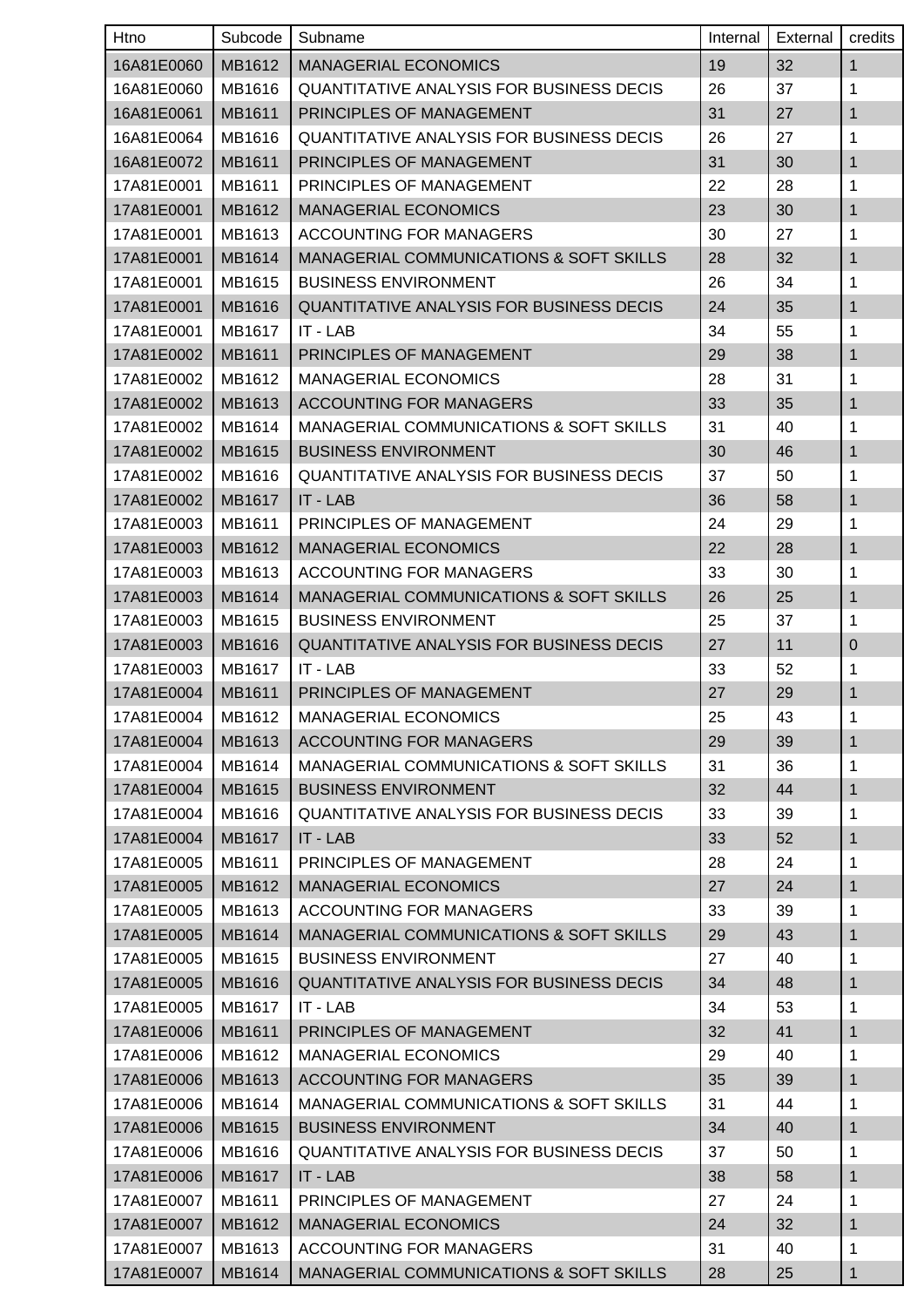| Htno       | Subcode | Subname                                            | Internal | External | credits      |
|------------|---------|----------------------------------------------------|----------|----------|--------------|
| 17A81E0007 | MB1615  | <b>BUSINESS ENVIRONMENT</b>                        | 29       | 38       | 1            |
| 17A81E0007 | MB1616  | <b>QUANTITATIVE ANALYSIS FOR BUSINESS DECIS</b>    | 29       | 38       | 1            |
| 17A81E0007 | MB1617  | IT - LAB                                           | 35       | 57       | 1            |
| 17A81E0008 | MB1611  | PRINCIPLES OF MANAGEMENT                           | 25       | 30       | 1            |
| 17A81E0008 | MB1612  | <b>MANAGERIAL ECONOMICS</b>                        | 20       | 32       | 1            |
| 17A81E0008 | MB1613  | <b>ACCOUNTING FOR MANAGERS</b>                     | 27       | 29       | 1            |
| 17A81E0008 | MB1614  | MANAGERIAL COMMUNICATIONS & SOFT SKILLS            | 26       | 24       | 1            |
| 17A81E0008 | MB1615  | <b>BUSINESS ENVIRONMENT</b>                        | 27       | 33       | $\mathbf{1}$ |
| 17A81E0008 | MB1616  | <b>QUANTITATIVE ANALYSIS FOR BUSINESS DECIS</b>    | 24       | 34       | 1            |
| 17A81E0008 | MB1617  | IT - LAB                                           | 30       | 48       | 1            |
| 17A81E0009 | MB1611  | PRINCIPLES OF MANAGEMENT                           | 28       | 37       | 1            |
| 17A81E0009 | MB1612  | <b>MANAGERIAL ECONOMICS</b>                        | 27       | 33       | 1            |
| 17A81E0009 | MB1613  | <b>ACCOUNTING FOR MANAGERS</b>                     | 34       | 43       | 1            |
| 17A81E0009 | MB1614  | <b>MANAGERIAL COMMUNICATIONS &amp; SOFT SKILLS</b> | 27       | 25       | 1            |
| 17A81E0009 | MB1615  | <b>BUSINESS ENVIRONMENT</b>                        | 26       | 34       | 1            |
| 17A81E0009 | MB1616  | QUANTITATIVE ANALYSIS FOR BUSINESS DECIS           | 34       | 41       | 1            |
| 17A81E0009 | MB1617  | IT - LAB                                           | 38       | 58       | 1            |
| 17A81E0011 | MB1611  | PRINCIPLES OF MANAGEMENT                           | 26       | 31       | 1            |
| 17A81E0011 | MB1612  | <b>MANAGERIAL ECONOMICS</b>                        | 23       | 36       | 1            |
| 17A81E0011 | MB1613  | <b>ACCOUNTING FOR MANAGERS</b>                     | 32       | 32       | 1            |
| 17A81E0011 | MB1614  | MANAGERIAL COMMUNICATIONS & SOFT SKILLS            | 29       | 28       | 1            |
| 17A81E0011 | MB1615  | <b>BUSINESS ENVIRONMENT</b>                        | 26       | 33       | 1            |
| 17A81E0011 | MB1616  | <b>QUANTITATIVE ANALYSIS FOR BUSINESS DECIS</b>    | 30       | 36       | 1            |
| 17A81E0011 | MB1617  | IT - LAB                                           | 36       | 56       | 1            |
| 17A81E0012 | MB1611  | PRINCIPLES OF MANAGEMENT                           | 33       | 37       | 1            |
| 17A81E0012 | MB1612  | <b>MANAGERIAL ECONOMICS</b>                        | 36       | 35       | 1            |
| 17A81E0012 | MB1613  | <b>ACCOUNTING FOR MANAGERS</b>                     | 37       | 44       | 1            |
| 17A81E0012 | MB1614  | MANAGERIAL COMMUNICATIONS & SOFT SKILLS            | 32       | 34       | 1            |
| 17A81E0012 | MB1615  | <b>BUSINESS ENVIRONMENT</b>                        | 34       | 38       | 1            |
| 17A81E0012 | MB1616  | QUANTITATIVE ANALYSIS FOR BUSINESS DECIS           | 37       | 48       | 1            |
| 17A81E0012 | MB1617  | IT - LAB                                           | 38       | 58       | 1            |
| 17A81E0013 | MB1611  | PRINCIPLES OF MANAGEMENT                           | 28       | 33       | 1            |
| 17A81E0013 | MB1612  | <b>MANAGERIAL ECONOMICS</b>                        | 29       | 31       | 1            |
| 17A81E0013 | MB1613  | <b>ACCOUNTING FOR MANAGERS</b>                     | 35       | 40       | 1            |
| 17A81E0013 | MB1614  | MANAGERIAL COMMUNICATIONS & SOFT SKILLS            | 30       | 43       | 1            |
| 17A81E0013 | MB1615  | <b>BUSINESS ENVIRONMENT</b>                        | 28       | 35       | 1            |
| 17A81E0013 | MB1616  | <b>QUANTITATIVE ANALYSIS FOR BUSINESS DECIS</b>    | 36       | 48       | 1            |
| 17A81E0013 | MB1617  | IT - LAB                                           | 36       | 56       | 1            |
| 17A81E0014 | MB1611  | PRINCIPLES OF MANAGEMENT                           | 27       | 27       | 1            |
| 17A81E0014 | MB1612  | <b>MANAGERIAL ECONOMICS</b>                        | 24       | 27       | 1            |
| 17A81E0014 | MB1613  | ACCOUNTING FOR MANAGERS                            | 25       | 33       | 1            |
| 17A81E0014 | MB1614  | MANAGERIAL COMMUNICATIONS & SOFT SKILLS            | 27       | 25       | 1            |
| 17A81E0014 | MB1615  | <b>BUSINESS ENVIRONMENT</b>                        | 28       | 24       | 1            |
| 17A81E0014 | MB1616  | QUANTITATIVE ANALYSIS FOR BUSINESS DECIS           | 32       | 37       | 1            |
| 17A81E0014 | MB1617  | IT - LAB                                           | 36       | 56       | 1            |
| 17A81E0015 | MB1611  | PRINCIPLES OF MANAGEMENT                           | 24       | 26       | 1            |
| 17A81E0015 | MB1612  | <b>MANAGERIAL ECONOMICS</b>                        | 19       | 12       | $\mathbf 0$  |
| 17A81E0015 | MB1613  | <b>ACCOUNTING FOR MANAGERS</b>                     | 30       | 24       | 1            |
| 17A81E0015 | MB1614  | <b>MANAGERIAL COMMUNICATIONS &amp; SOFT SKILLS</b> | 23       | 27       | 1            |
| 17A81E0015 | MB1615  | <b>BUSINESS ENVIRONMENT</b>                        | 27       | 28       | 1            |
| 17A81E0015 | MB1616  | QUANTITATIVE ANALYSIS FOR BUSINESS DECIS           | 22       | 28       | 1            |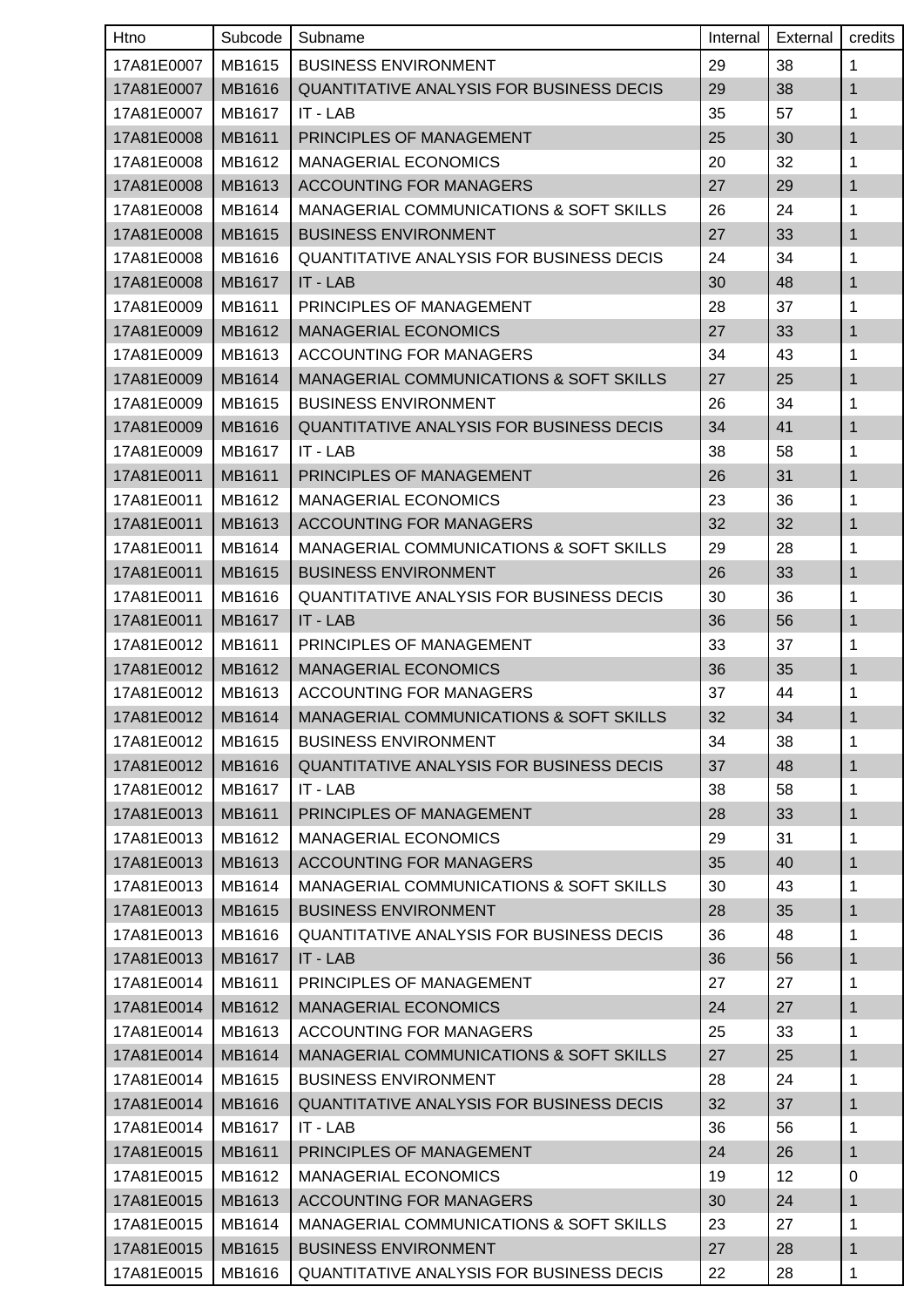| Htno       | Subcode       | Subname                                            | Internal | External | credits      |
|------------|---------------|----------------------------------------------------|----------|----------|--------------|
| 17A81E0015 | <b>MB1617</b> | IT - LAB                                           | 35       | 55       | $\mathbf{1}$ |
| 17A81E0016 | MB1611        | PRINCIPLES OF MANAGEMENT                           | 25       | 25       | 1            |
| 17A81E0016 | MB1612        | <b>MANAGERIAL ECONOMICS</b>                        | 21       | 30       | $\mathbf{1}$ |
| 17A81E0016 | MB1613        | ACCOUNTING FOR MANAGERS                            | 29       | 34       | 1            |
| 17A81E0016 | MB1614        | <b>MANAGERIAL COMMUNICATIONS &amp; SOFT SKILLS</b> | 25       | 25       | $\mathbf{1}$ |
| 17A81E0016 | MB1615        | <b>BUSINESS ENVIRONMENT</b>                        | 28       | 28       | 1            |
| 17A81E0016 | MB1616        | <b>QUANTITATIVE ANALYSIS FOR BUSINESS DECIS</b>    | 27       | 39       | $\mathbf{1}$ |
| 17A81E0016 | MB1617        | IT - LAB                                           | 36       | 55       | 1            |
| 17A81E0017 | MB1611        | PRINCIPLES OF MANAGEMENT                           | 26       | 25       | 1            |
| 17A81E0017 | MB1612        | <b>MANAGERIAL ECONOMICS</b>                        | 25       | 29       | 1            |
| 17A81E0017 | MB1613        | <b>ACCOUNTING FOR MANAGERS</b>                     | 30       | 29       | 1            |
| 17A81E0017 | MB1614        | MANAGERIAL COMMUNICATIONS & SOFT SKILLS            | 30       | 24       | 1            |
| 17A81E0017 | MB1615        | <b>BUSINESS ENVIRONMENT</b>                        | 29       | 40       | $\mathbf{1}$ |
| 17A81E0017 | MB1616        | QUANTITATIVE ANALYSIS FOR BUSINESS DECIS           | 29       | 44       | 1            |
| 17A81E0017 | MB1617        | IT - LAB                                           | 35       | 56       | $\mathbf{1}$ |
| 17A81E0018 | MB1611        | PRINCIPLES OF MANAGEMENT                           | 28       | 33       | 1            |
| 17A81E0018 | MB1612        | <b>MANAGERIAL ECONOMICS</b>                        | 29       | 33       | $\mathbf{1}$ |
| 17A81E0018 | MB1613        | ACCOUNTING FOR MANAGERS                            | 33       | 46       | 1            |
| 17A81E0018 | MB1614        | <b>MANAGERIAL COMMUNICATIONS &amp; SOFT SKILLS</b> | 31       | 28       | $\mathbf{1}$ |
| 17A81E0018 | MB1615        | <b>BUSINESS ENVIRONMENT</b>                        | 28       | 37       | 1            |
| 17A81E0018 | MB1616        | QUANTITATIVE ANALYSIS FOR BUSINESS DECIS           | 33       | 46       | 1            |
| 17A81E0018 | MB1617        | IT - LAB                                           | 34       | 57       | 1            |
| 17A81E0019 | MB1611        | PRINCIPLES OF MANAGEMENT                           | 32       | 35       | $\mathbf{1}$ |
| 17A81E0019 | MB1612        | <b>MANAGERIAL ECONOMICS</b>                        | 31       | 34       | 1            |
| 17A81E0019 | MB1613        | <b>ACCOUNTING FOR MANAGERS</b>                     | 35       | 43       | $\mathbf{1}$ |
| 17A81E0019 | MB1614        | MANAGERIAL COMMUNICATIONS & SOFT SKILLS            | 31       | 41       | 1            |
| 17A81E0019 | MB1615        | <b>BUSINESS ENVIRONMENT</b>                        | 34       | 38       | $\mathbf{1}$ |
| 17A81E0019 | MB1616        | <b>QUANTITATIVE ANALYSIS FOR BUSINESS DECIS</b>    | 38       | 49       | 1            |
| 17A81E0019 | <b>MB1617</b> | IT - LAB                                           | 38       | 57       | $\mathbf{1}$ |
| 17A81E0020 | MB1611        | PRINCIPLES OF MANAGEMENT                           | 29       | 35       | 1            |
| 17A81E0020 | MB1612        | <b>MANAGERIAL ECONOMICS</b>                        | 31       | 32       | 1            |
| 17A81E0020 | MB1613        | ACCOUNTING FOR MANAGERS                            | 34       | 40       | $\mathbf 1$  |
| 17A81E0020 | MB1614        | MANAGERIAL COMMUNICATIONS & SOFT SKILLS            | 30       | 34       | 1            |
| 17A81E0020 | MB1615        | <b>BUSINESS ENVIRONMENT</b>                        | 30       | 42       | 1            |
| 17A81E0020 | MB1616        | QUANTITATIVE ANALYSIS FOR BUSINESS DECIS           | 37       | 40       | $\mathbf{1}$ |
| 17A81E0020 | MB1617        | IT - LAB                                           | 37       | 57       | 1            |
| 17A81E0021 | MB1611        | PRINCIPLES OF MANAGEMENT                           | 21       | 14       | $\mathbf 0$  |
| 17A81E0021 | MB1612        | <b>MANAGERIAL ECONOMICS</b>                        | 19       | 31       | 1            |
| 17A81E0021 | MB1613        | <b>ACCOUNTING FOR MANAGERS</b>                     | 25       | 28       | $\mathbf{1}$ |
| 17A81E0021 | MB1614        | MANAGERIAL COMMUNICATIONS & SOFT SKILLS            | 23       | 13       | 0            |
| 17A81E0021 | MB1615        | <b>BUSINESS ENVIRONMENT</b>                        | 23       | 36       | 1            |
| 17A81E0021 | MB1616        | <b>QUANTITATIVE ANALYSIS FOR BUSINESS DECIS</b>    | 21       | 29       | $\mathbf 1$  |
| 17A81E0021 | MB1617        | IT - LAB                                           | 32       | 51       | 1            |
| 17A81E0022 | MB1611        | PRINCIPLES OF MANAGEMENT                           | 29       | 35       | $\mathbf 1$  |
| 17A81E0022 | MB1612        | <b>MANAGERIAL ECONOMICS</b>                        | 25       | 33       | $\mathbf{1}$ |
| 17A81E0022 | MB1613        | ACCOUNTING FOR MANAGERS                            | 31       | 28       | 1            |
| 17A81E0022 | MB1614        | MANAGERIAL COMMUNICATIONS & SOFT SKILLS            | 29       | 34       | $\mathbf{1}$ |
| 17A81E0022 | MB1615        | <b>BUSINESS ENVIRONMENT</b>                        | 28       | 39       | 1            |
| 17A81E0022 | MB1616        | <b>QUANTITATIVE ANALYSIS FOR BUSINESS DECIS</b>    | 34       | 43       | $\mathbf{1}$ |
| 17A81E0022 | MB1617        | IT - LAB                                           | 35       | 57       | 1            |
| 17A81E0025 | MB1611        | PRINCIPLES OF MANAGEMENT                           | 31       | 38       | 1            |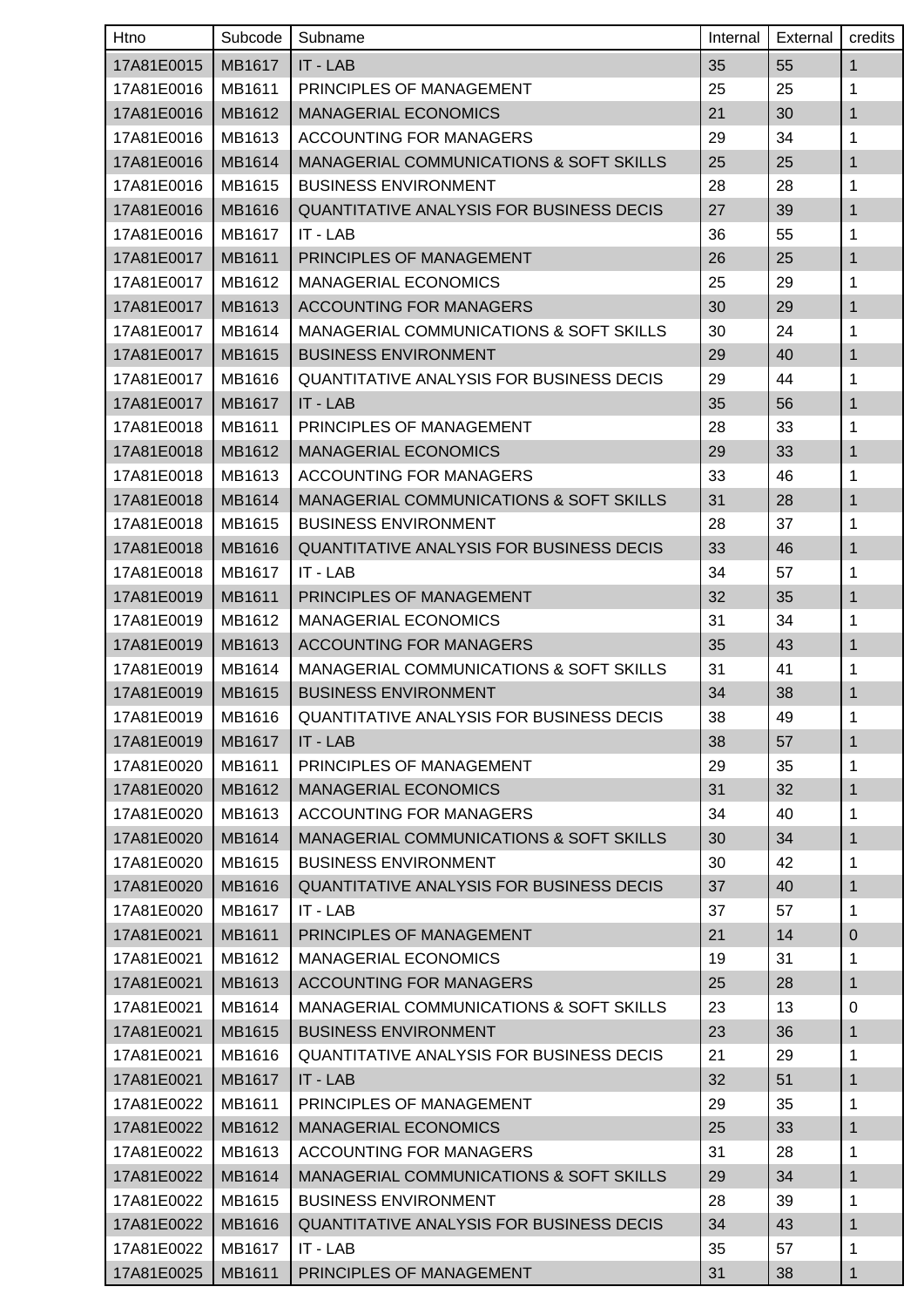| Htno       | Subcode | Subname                                            | Internal | External | credits      |
|------------|---------|----------------------------------------------------|----------|----------|--------------|
| 17A81E0025 | MB1612  | <b>MANAGERIAL ECONOMICS</b>                        | 31       | 34       | 1            |
| 17A81E0025 | MB1613  | <b>ACCOUNTING FOR MANAGERS</b>                     | 35       | 37       | $\mathbf{1}$ |
| 17A81E0025 | MB1614  | MANAGERIAL COMMUNICATIONS & SOFT SKILLS            | 30       | 46       | 1            |
| 17A81E0025 | MB1615  | <b>BUSINESS ENVIRONMENT</b>                        | 32       | 42       | $\mathbf{1}$ |
| 17A81E0025 | MB1616  | <b>QUANTITATIVE ANALYSIS FOR BUSINESS DECIS</b>    | 38       | 48       | 1            |
| 17A81E0025 | MB1617  | IT - LAB                                           | 34       | 57       | 1            |
| 17A81E0026 | MB1611  | PRINCIPLES OF MANAGEMENT                           | 28       | 37       | 1            |
| 17A81E0026 | MB1612  | <b>MANAGERIAL ECONOMICS</b>                        | 28       | 34       | $\mathbf{1}$ |
| 17A81E0026 | MB1613  | <b>ACCOUNTING FOR MANAGERS</b>                     | 33       | 40       | 1            |
| 17A81E0026 | MB1614  | <b>MANAGERIAL COMMUNICATIONS &amp; SOFT SKILLS</b> | 30       | 50       | $\mathbf{1}$ |
| 17A81E0026 | MB1615  | <b>BUSINESS ENVIRONMENT</b>                        | 27       | 49       | 1            |
| 17A81E0026 | MB1616  | <b>QUANTITATIVE ANALYSIS FOR BUSINESS DECIS</b>    | 36       | 49       | 1            |
| 17A81E0026 | MB1617  | IT - LAB                                           | 35       | 58       | 1            |
| 17A81E0027 | MB1611  | PRINCIPLES OF MANAGEMENT                           | 27       | 28       | $\mathbf{1}$ |
| 17A81E0027 | MB1612  | <b>MANAGERIAL ECONOMICS</b>                        | 24       | 30       | 1            |
| 17A81E0027 | MB1613  | <b>ACCOUNTING FOR MANAGERS</b>                     | 30       | 31       | 1            |
| 17A81E0027 | MB1614  | MANAGERIAL COMMUNICATIONS & SOFT SKILLS            | 27       | 28       | 1            |
| 17A81E0027 | MB1615  | <b>BUSINESS ENVIRONMENT</b>                        | 25       | 39       | $\mathbf{1}$ |
| 17A81E0027 | MB1616  | <b>QUANTITATIVE ANALYSIS FOR BUSINESS DECIS</b>    | 26       | 36       | 1            |
| 17A81E0027 | MB1617  | IT - LAB                                           | 33       | 52       | $\mathbf{1}$ |
| 17A81E0028 | MB1611  | PRINCIPLES OF MANAGEMENT                           | 27       | 14       | 0            |
| 17A81E0028 | MB1612  | <b>MANAGERIAL ECONOMICS</b>                        | 24       | 26       | 1            |
| 17A81E0028 | MB1613  | ACCOUNTING FOR MANAGERS                            | 29       | 24       | 1            |
| 17A81E0028 | MB1614  | <b>MANAGERIAL COMMUNICATIONS &amp; SOFT SKILLS</b> | 25       | 25       | $\mathbf{1}$ |
| 17A81E0028 | MB1615  | <b>BUSINESS ENVIRONMENT</b>                        | 24       | 28       | 1            |
| 17A81E0028 | MB1616  | <b>QUANTITATIVE ANALYSIS FOR BUSINESS DECIS</b>    | 23       | 27       | 1            |
| 17A81E0028 | MB1617  | IT - LAB                                           | 33       | 49       | 1            |
| 17A81E0029 | MB1611  | PRINCIPLES OF MANAGEMENT                           | 26       | 24       | $\mathbf{1}$ |
| 17A81E0029 | MB1612  | <b>MANAGERIAL ECONOMICS</b>                        | 18       | 32       | 1            |
| 17A81E0029 | MB1613  | <b>ACCOUNTING FOR MANAGERS</b>                     | 26       | 31       | $\mathbf{1}$ |
| 17A81E0029 | MB1614  | MANAGERIAL COMMUNICATIONS & SOFT SKILLS            | 27       | 24       | $\mathbf{1}$ |
| 17A81E0029 | MB1615  | <b>BUSINESS ENVIRONMENT</b>                        | 24       | 39       | $\mathbf{1}$ |
| 17A81E0029 | MB1616  | <b>QUANTITATIVE ANALYSIS FOR BUSINESS DECIS</b>    | 29       | $-1$     | 0            |
| 17A81E0029 | MB1617  | IT - LAB                                           | 33       | 53       | $\mathbf{1}$ |
| 17A81E0030 | MB1611  | PRINCIPLES OF MANAGEMENT                           | 29       | 33       | $\mathbf{1}$ |
| 17A81E0030 | MB1612  | <b>MANAGERIAL ECONOMICS</b>                        | 24       | 34       | $\mathbf{1}$ |
| 17A81E0030 | MB1613  | ACCOUNTING FOR MANAGERS                            | 28       | 34       | $\mathbf{1}$ |
| 17A81E0030 | MB1614  | MANAGERIAL COMMUNICATIONS & SOFT SKILLS            | 31       | 40       | $\mathbf{1}$ |
| 17A81E0030 | MB1615  | <b>BUSINESS ENVIRONMENT</b>                        | 30       | 28       | $\mathbf{1}$ |
| 17A81E0030 | MB1616  | QUANTITATIVE ANALYSIS FOR BUSINESS DECIS           | 32       | 40       | $\mathbf{1}$ |
| 17A81E0030 | MB1617  | IT - LAB                                           | 38       | 54       | 1            |
| 17A81E0031 | MB1611  | PRINCIPLES OF MANAGEMENT                           | 32       | 36       | $\mathbf{1}$ |
| 17A81E0031 | MB1612  | <b>MANAGERIAL ECONOMICS</b>                        | 31       | 32       | 1            |
| 17A81E0031 | MB1613  | <b>ACCOUNTING FOR MANAGERS</b>                     | 37       | 50       | 1            |
| 17A81E0031 | MB1614  | MANAGERIAL COMMUNICATIONS & SOFT SKILLS            | 31       | 34       | $\mathbf{1}$ |
| 17A81E0031 | MB1615  | <b>BUSINESS ENVIRONMENT</b>                        | 33       | 38       | $\mathbf{1}$ |
| 17A81E0031 | MB1616  | QUANTITATIVE ANALYSIS FOR BUSINESS DECIS           | 37       | 47       | $\mathbf{1}$ |
| 17A81E0031 | MB1617  | IT - LAB                                           | 38       | 58       | $\mathbf{1}$ |
| 17A81E0033 | MB1611  | PRINCIPLES OF MANAGEMENT                           | 32       | 28       | $\mathbf{1}$ |
| 17A81E0033 | MB1612  | <b>MANAGERIAL ECONOMICS</b>                        | 31       | 41       | $\mathbf{1}$ |
| 17A81E0033 | MB1613  | <b>ACCOUNTING FOR MANAGERS</b>                     | 35       | 43       | $\mathbf{1}$ |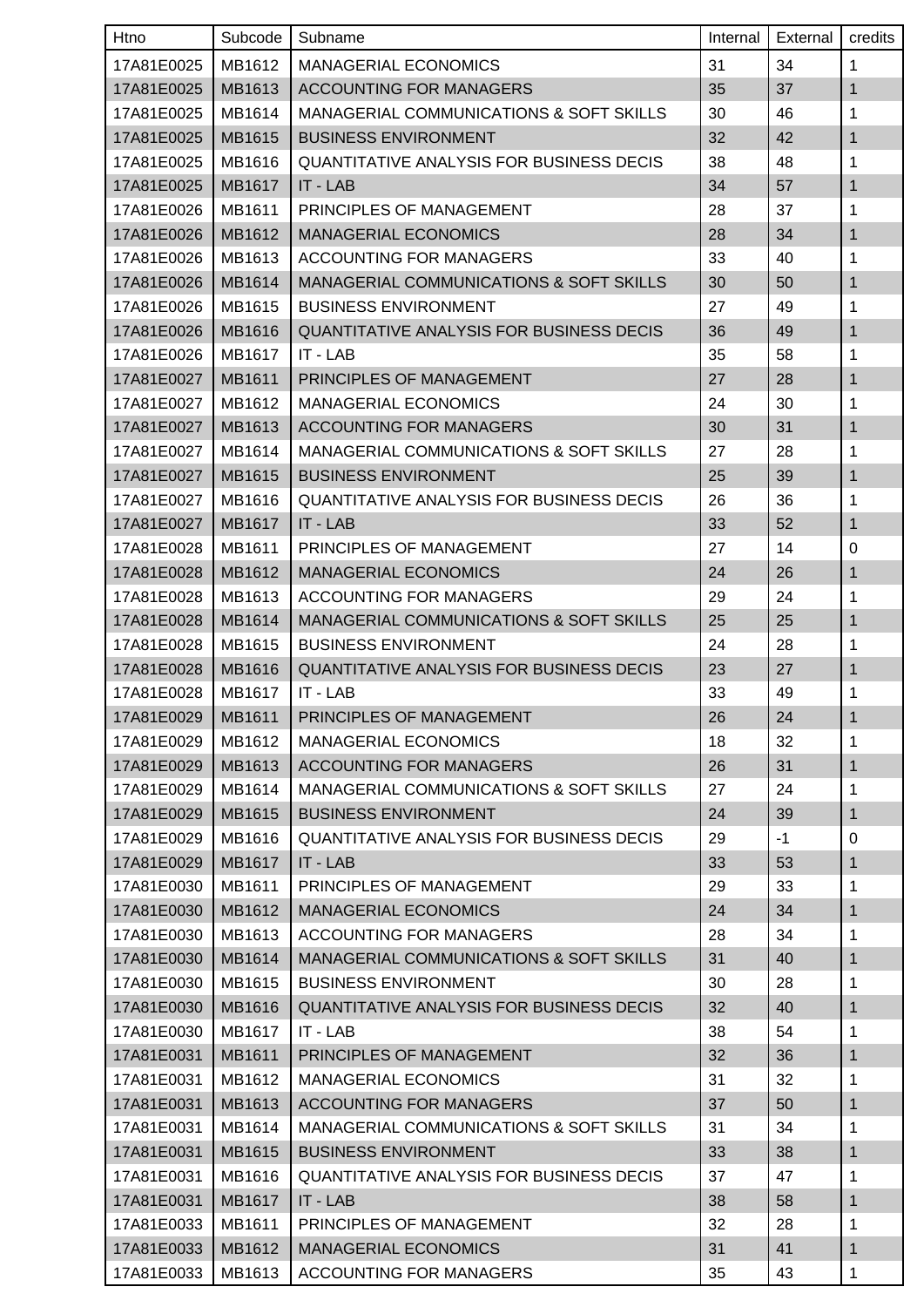| Htno       | Subcode | Subname                                            | Internal | External | credits          |
|------------|---------|----------------------------------------------------|----------|----------|------------------|
| 17A81E0033 | MB1614  | <b>MANAGERIAL COMMUNICATIONS &amp; SOFT SKILLS</b> | 34       | 28       | $\mathbf{1}$     |
| 17A81E0033 | MB1615  | <b>BUSINESS ENVIRONMENT</b>                        | 35       | 38       | 1                |
| 17A81E0033 | MB1616  | <b>QUANTITATIVE ANALYSIS FOR BUSINESS DECIS</b>    | 39       | 48       | 1                |
| 17A81E0033 | MB1617  | IT - LAB                                           | 39       | 57       | 1                |
| 17A81E0035 | MB1611  | PRINCIPLES OF MANAGEMENT                           | 29       | 28       | 1                |
| 17A81E0035 | MB1612  | <b>MANAGERIAL ECONOMICS</b>                        | 28       | 31       | 1                |
| 17A81E0035 | MB1613  | <b>ACCOUNTING FOR MANAGERS</b>                     | 32       | 41       | 1                |
| 17A81E0035 | MB1614  | MANAGERIAL COMMUNICATIONS & SOFT SKILLS            | 30       | 27       | 1                |
| 17A81E0035 | MB1615  | <b>BUSINESS ENVIRONMENT</b>                        | 30       | 30       | 1                |
| 17A81E0035 | MB1616  | <b>QUANTITATIVE ANALYSIS FOR BUSINESS DECIS</b>    | 33       | 46       | 1                |
| 17A81E0035 | MB1617  | IT - LAB                                           | 35       | 54       | 1                |
| 17A81E0036 | MB1611  | PRINCIPLES OF MANAGEMENT                           | 24       | 30       | 1                |
| 17A81E0036 | MB1612  | <b>MANAGERIAL ECONOMICS</b>                        | 25       | 29       | $\mathbf{1}$     |
| 17A81E0036 | MB1613  | <b>ACCOUNTING FOR MANAGERS</b>                     | 27       | 33       | 1                |
| 17A81E0036 | MB1614  | <b>MANAGERIAL COMMUNICATIONS &amp; SOFT SKILLS</b> | 28       | 32       | 1                |
| 17A81E0036 | MB1615  | <b>BUSINESS ENVIRONMENT</b>                        | 26       | 32       | 1                |
| 17A81E0036 | MB1616  | <b>QUANTITATIVE ANALYSIS FOR BUSINESS DECIS</b>    | 25       | 14       | $\overline{0}$   |
| 17A81E0036 | MB1617  | IT - LAB                                           | 31       | 49       | 1                |
| 17A81E0037 | MB1611  | PRINCIPLES OF MANAGEMENT                           | 25       | 30       | 1                |
| 17A81E0037 | MB1612  | <b>MANAGERIAL ECONOMICS</b>                        | 20       | 37       | 1                |
| 17A81E0037 | MB1613  | <b>ACCOUNTING FOR MANAGERS</b>                     | 23       | 38       | 1                |
| 17A81E0037 | MB1614  | MANAGERIAL COMMUNICATIONS & SOFT SKILLS            | 23       | 27       | 1                |
| 17A81E0037 | MB1615  | <b>BUSINESS ENVIRONMENT</b>                        | 24       | 27       | $\mathbf{1}$     |
| 17A81E0037 | MB1616  | <b>QUANTITATIVE ANALYSIS FOR BUSINESS DECIS</b>    | 22       | 9        | 0                |
| 17A81E0037 | MB1617  | IT - LAB                                           | 35       | $-1$     | $\pmb{0}$        |
| 17A81E0038 | MB1611  | PRINCIPLES OF MANAGEMENT                           | 29       | 29       | 1                |
| 17A81E0038 | MB1612  | <b>MANAGERIAL ECONOMICS</b>                        | 28       | 34       | 1                |
| 17A81E0038 | MB1613  | <b>ACCOUNTING FOR MANAGERS</b>                     | 30       | 42       | 1                |
| 17A81E0038 | MB1614  | MANAGERIAL COMMUNICATIONS & SOFT SKILLS            | 28       | 32       | $\mathbf{1}$     |
| 17A81E0038 | MB1615  | <b>BUSINESS ENVIRONMENT</b>                        | 29       | 30       | 1                |
| 17A81E0038 | MB1616  | QUANTITATIVE ANALYSIS FOR BUSINESS DECIS           | 31       | 38       | 1                |
| 17A81E0038 | MB1617  | IT - LAB                                           | 35       | 55       | 1                |
| 17A81E0039 | MB1611  | PRINCIPLES OF MANAGEMENT                           | 32       | 27       | 1                |
| 17A81E0039 | MB1612  | <b>MANAGERIAL ECONOMICS</b>                        | 34       | 42       | 1                |
| 17A81E0039 | MB1613  | <b>ACCOUNTING FOR MANAGERS</b>                     | 35       | 38       | 1                |
| 17A81E0039 | MB1614  | <b>MANAGERIAL COMMUNICATIONS &amp; SOFT SKILLS</b> | 34       | 33       | 1                |
| 17A81E0039 | MB1615  | <b>BUSINESS ENVIRONMENT</b>                        | 32       | 31       | 1                |
| 17A81E0039 | MB1616  | <b>QUANTITATIVE ANALYSIS FOR BUSINESS DECIS</b>    | 36       | 33       | 1                |
| 17A81E0039 | MB1617  | $IT - LAB$                                         | 36       | 54       | 1                |
| 17A81E0040 | MB1611  | PRINCIPLES OF MANAGEMENT                           | 29       | 24       | 1                |
| 17A81E0040 | MB1612  | <b>MANAGERIAL ECONOMICS</b>                        | 31       | 43       | 1                |
| 17A81E0040 | MB1613  | <b>ACCOUNTING FOR MANAGERS</b>                     | 34       | 33       | 1                |
| 17A81E0040 | MB1614  | MANAGERIAL COMMUNICATIONS & SOFT SKILLS            | 31       | 36       | 1                |
| 17A81E0040 | MB1615  | <b>BUSINESS ENVIRONMENT</b>                        | 30       | 29       | 1                |
| 17A81E0040 | MB1616  | QUANTITATIVE ANALYSIS FOR BUSINESS DECIS           | 29       | 40       | 1                |
| 17A81E0040 | MB1617  | IT - LAB                                           | 37       | 58       | 1                |
| 17A81E0041 | MB1611  | PRINCIPLES OF MANAGEMENT                           | 23       | 12       | $\pmb{0}$        |
| 17A81E0041 | MB1612  | <b>MANAGERIAL ECONOMICS</b>                        | 19       | 15       | $\mathbf 0$      |
| 17A81E0041 | MB1613  | <b>ACCOUNTING FOR MANAGERS</b>                     | 26       | 14       | $\pmb{0}$        |
| 17A81E0041 | MB1614  | MANAGERIAL COMMUNICATIONS & SOFT SKILLS            | 23       | 17       | 0                |
| 17A81E0041 | MB1615  | <b>BUSINESS ENVIRONMENT</b>                        | 20       | 14       | $\boldsymbol{0}$ |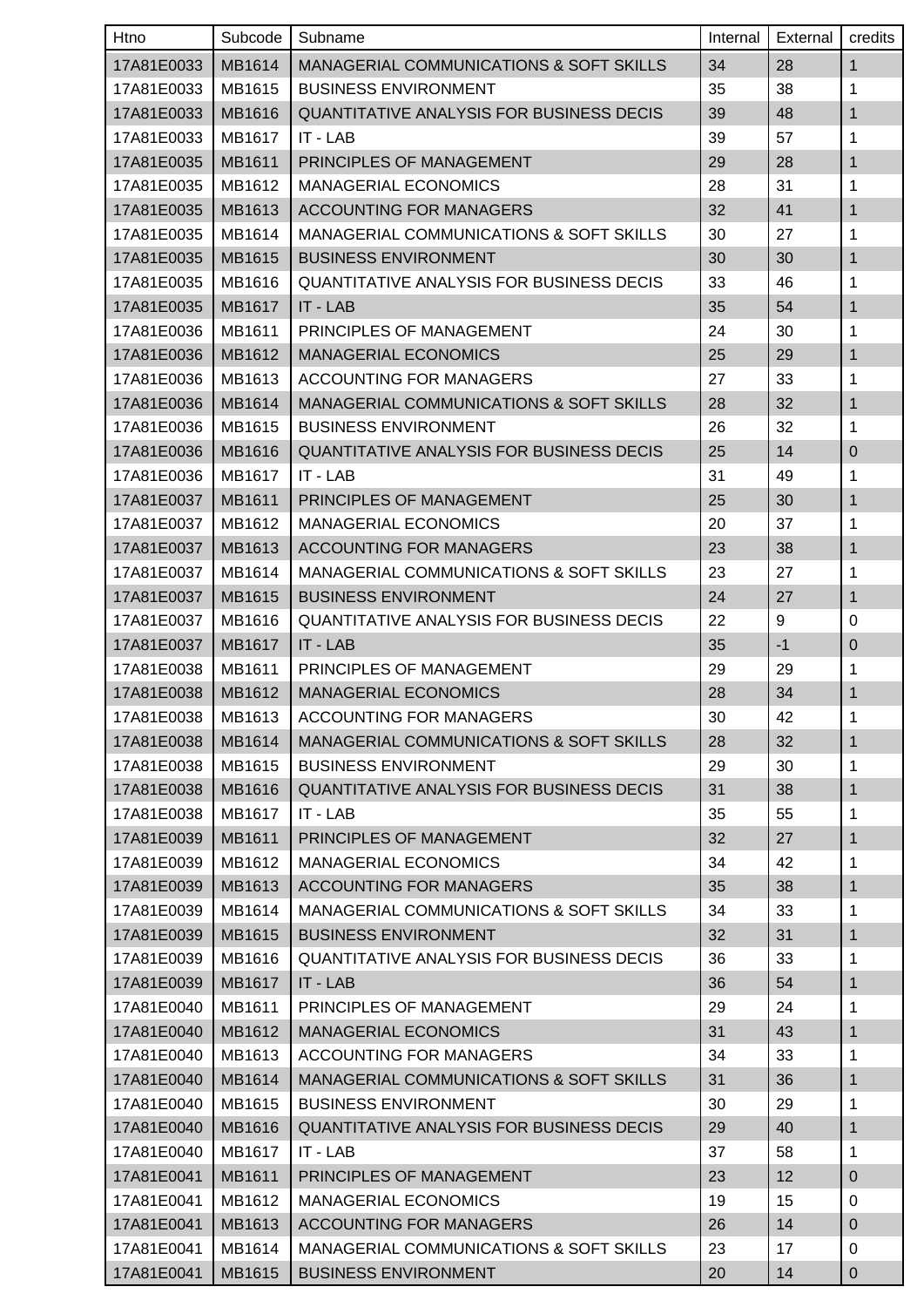| Htno       | Subcode       | Subname                                            | Internal | External | credits      |
|------------|---------------|----------------------------------------------------|----------|----------|--------------|
| 17A81E0041 | MB1616        | <b>QUANTITATIVE ANALYSIS FOR BUSINESS DECIS</b>    | 26       | 6        | 0            |
| 17A81E0041 | <b>MB1617</b> | IT - LAB                                           | 34       | 51       | 1            |
| 17A81E0042 | MB1611        | PRINCIPLES OF MANAGEMENT                           | 29       | 35       | 1            |
| 17A81E0042 | MB1612        | <b>MANAGERIAL ECONOMICS</b>                        | 26       | 36       | 1            |
| 17A81E0042 | MB1613        | ACCOUNTING FOR MANAGERS                            | 32       | 42       | 1            |
| 17A81E0042 | MB1614        | <b>MANAGERIAL COMMUNICATIONS &amp; SOFT SKILLS</b> | 31       | 32       | 1            |
| 17A81E0042 | MB1615        | <b>BUSINESS ENVIRONMENT</b>                        | 30       | 37       | 1            |
| 17A81E0042 | MB1616        | QUANTITATIVE ANALYSIS FOR BUSINESS DECIS           | 30       | 29       | 1            |
| 17A81E0042 | MB1617        | IT - LAB                                           | 36       | 57       | 1            |
| 17A81E0043 | MB1611        | PRINCIPLES OF MANAGEMENT                           | 29       | 28       | 1            |
| 17A81E0043 | MB1612        | <b>MANAGERIAL ECONOMICS</b>                        | 26       | 9        | 0            |
| 17A81E0043 | MB1613        | <b>ACCOUNTING FOR MANAGERS</b>                     | 31       | 36       | 1            |
| 17A81E0043 | MB1614        | <b>MANAGERIAL COMMUNICATIONS &amp; SOFT SKILLS</b> | 27       | 29       | 1            |
| 17A81E0043 | MB1615        | <b>BUSINESS ENVIRONMENT</b>                        | 28       | 24       | $\mathbf{1}$ |
| 17A81E0043 | MB1616        | <b>QUANTITATIVE ANALYSIS FOR BUSINESS DECIS</b>    | 33       | 30       | 1            |
| 17A81E0043 | MB1617        | IT - LAB                                           | 36       | 50       | 1            |
| 17A81E0044 | MB1611        | PRINCIPLES OF MANAGEMENT                           | 31       | 30       | 1            |
| 17A81E0044 | MB1612        | <b>MANAGERIAL ECONOMICS</b>                        | 28       | 40       | 1            |
| 17A81E0044 | MB1613        | ACCOUNTING FOR MANAGERS                            | 34       | 46       | 1            |
| 17A81E0044 | MB1614        | MANAGERIAL COMMUNICATIONS & SOFT SKILLS            | 30       | 34       | 1            |
| 17A81E0044 | MB1615        | <b>BUSINESS ENVIRONMENT</b>                        | 28       | 39       | 1            |
| 17A81E0044 | <b>MB1616</b> | <b>QUANTITATIVE ANALYSIS FOR BUSINESS DECIS</b>    | 34       | 41       | 1            |
| 17A81E0044 | MB1617        | IT - LAB                                           | 35       | 53       | 1            |
| 17A81E0045 | MB1611        | PRINCIPLES OF MANAGEMENT                           | 33       | 34       | 1            |
| 17A81E0045 | MB1612        | <b>MANAGERIAL ECONOMICS</b>                        | 32       | 43       | 1            |
| 17A81E0045 | MB1613        | <b>ACCOUNTING FOR MANAGERS</b>                     | 35       | 48       | 1            |
| 17A81E0045 | MB1614        | <b>MANAGERIAL COMMUNICATIONS &amp; SOFT SKILLS</b> | 34       | 42       | $\mathbf 1$  |
| 17A81E0045 | MB1615        | <b>BUSINESS ENVIRONMENT</b>                        | 35       | 31       | 1            |
| 17A81E0045 | MB1616        | <b>QUANTITATIVE ANALYSIS FOR BUSINESS DECIS</b>    | 38       | 53       | 1            |
| 17A81E0045 | MB1617        | IT - LAB                                           | 37       | 58       | $\mathbf{1}$ |
| 17A81E0046 | MB1611        | PRINCIPLES OF MANAGEMENT                           | 23       | 27       | 1            |
| 17A81E0046 | MB1612        | <b>MANAGERIAL ECONOMICS</b>                        | 21       | 29       | 1            |
| 17A81E0046 | MB1613        | ACCOUNTING FOR MANAGERS                            | 26       | 25       | 1            |
| 17A81E0046 | MB1614        | MANAGERIAL COMMUNICATIONS & SOFT SKILLS            | 23       | 24       | $\mathbf 0$  |
| 17A81E0046 | MB1615        | <b>BUSINESS ENVIRONMENT</b>                        | 23       | 12       | $\mathbf 0$  |
| 17A81E0046 | MB1616        | <b>QUANTITATIVE ANALYSIS FOR BUSINESS DECIS</b>    | 24       | 26       | $\mathbf{1}$ |
| 17A81E0046 | MB1617        | IT - LAB                                           | 37       | 50       | 1            |
| 17A81E0047 | MB1611        | PRINCIPLES OF MANAGEMENT                           | 29       | 24       | 1            |
| 17A81E0047 | MB1612        | <b>MANAGERIAL ECONOMICS</b>                        | 27       | 31       | 1            |
| 17A81E0047 | MB1613        | <b>ACCOUNTING FOR MANAGERS</b>                     | 33       | 39       | 1            |
| 17A81E0047 | MB1614        | MANAGERIAL COMMUNICATIONS & SOFT SKILLS            | 32       | 28       | 1            |
| 17A81E0047 | MB1615        | <b>BUSINESS ENVIRONMENT</b>                        | 26       | 25       | $\mathbf 1$  |
| 17A81E0047 | MB1616        | <b>QUANTITATIVE ANALYSIS FOR BUSINESS DECIS</b>    | 34       | 36       | 1            |
| 17A81E0047 | MB1617        | IT - LAB                                           | 36       | 58       | 1            |
| 17A81E0048 | MB1611        | PRINCIPLES OF MANAGEMENT                           | 28       | 26       | 1            |
| 17A81E0048 | MB1612        | <b>MANAGERIAL ECONOMICS</b>                        | 25       | 30       | $\mathbf{1}$ |
| 17A81E0048 | MB1613        | ACCOUNTING FOR MANAGERS                            | 33       | 45       | 1            |
| 17A81E0048 | MB1614        | MANAGERIAL COMMUNICATIONS & SOFT SKILLS            | 25       | 25       | 1            |
| 17A81E0048 | MB1615        | <b>BUSINESS ENVIRONMENT</b>                        | 24       | 27       | $\mathbf{1}$ |
| 17A81E0048 | MB1616        | QUANTITATIVE ANALYSIS FOR BUSINESS DECIS           | 29       | 26       | 1            |
| 17A81E0048 | MB1617        | IT - LAB                                           | 36       | 53       | 1            |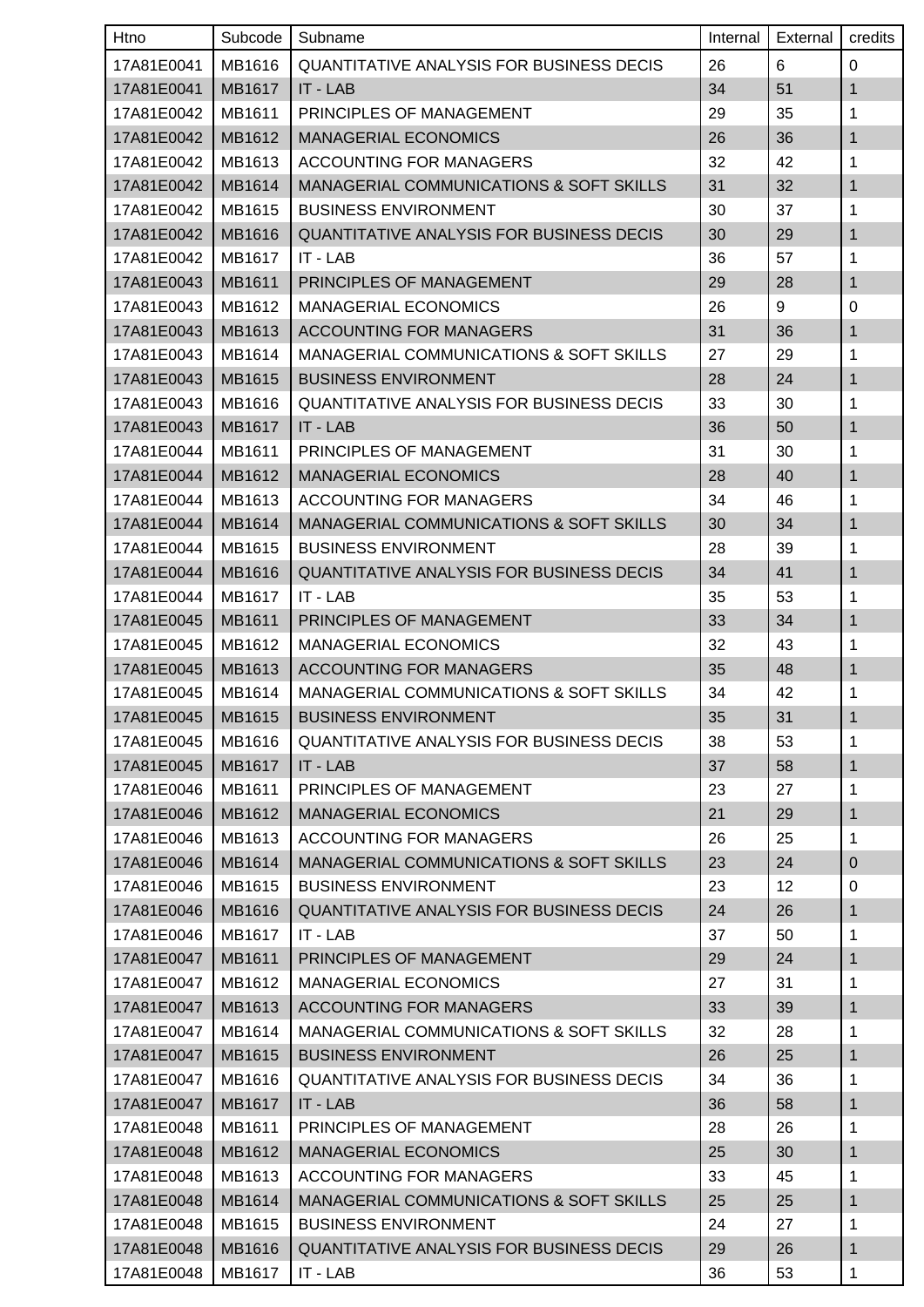| Htno       | Subcode | Subname                                            | Internal | External | credits      |
|------------|---------|----------------------------------------------------|----------|----------|--------------|
| 17A81E0049 | MB1611  | PRINCIPLES OF MANAGEMENT                           | 28       | 24       | $\mathbf{1}$ |
| 17A81E0049 | MB1612  | <b>MANAGERIAL ECONOMICS</b>                        | 24       | 38       | 1            |
| 17A81E0049 | MB1613  | <b>ACCOUNTING FOR MANAGERS</b>                     | 28       | 24       | 1            |
| 17A81E0049 | MB1614  | MANAGERIAL COMMUNICATIONS & SOFT SKILLS            | 27       | 24       | 1            |
| 17A81E0049 | MB1615  | <b>BUSINESS ENVIRONMENT</b>                        | 24       | 16       | $\pmb{0}$    |
| 17A81E0049 | MB1616  | <b>QUANTITATIVE ANALYSIS FOR BUSINESS DECIS</b>    | 32       | 28       | 1            |
| 17A81E0049 | MB1617  | IT - LAB                                           | 36       | 50       | 1            |
| 17A81E0050 | MB1611  | PRINCIPLES OF MANAGEMENT                           | 20       | 30       | 1            |
| 17A81E0050 | MB1612  | <b>MANAGERIAL ECONOMICS</b>                        | 18       | 35       | 1            |
| 17A81E0050 | MB1613  | <b>ACCOUNTING FOR MANAGERS</b>                     | 21       | 29       | 1            |
| 17A81E0050 | MB1614  | MANAGERIAL COMMUNICATIONS & SOFT SKILLS            | 24       | 28       | 1            |
| 17A81E0050 | MB1615  | <b>BUSINESS ENVIRONMENT</b>                        | 27       | 34       | 1            |
| 17A81E0050 | MB1616  | <b>QUANTITATIVE ANALYSIS FOR BUSINESS DECIS</b>    | 28       | 6        | $\mathbf 0$  |
| 17A81E0050 | MB1617  | IT - LAB                                           | 35       | 49       | 1            |
| 17A81E0051 | MB1611  | PRINCIPLES OF MANAGEMENT                           | 31       | 35       | 1            |
| 17A81E0051 | MB1612  | <b>MANAGERIAL ECONOMICS</b>                        | 31       | 48       | 1            |
| 17A81E0051 | MB1613  | <b>ACCOUNTING FOR MANAGERS</b>                     | 34       | 37       | 1            |
| 17A81E0051 | MB1614  | MANAGERIAL COMMUNICATIONS & SOFT SKILLS            | 33       | 51       | 1            |
| 17A81E0051 | MB1615  | <b>BUSINESS ENVIRONMENT</b>                        | 30       | 50       | 1            |
| 17A81E0051 | MB1616  | <b>QUANTITATIVE ANALYSIS FOR BUSINESS DECIS</b>    | 36       | 44       | 1            |
| 17A81E0051 | MB1617  | IT - LAB                                           | 35       | 50       | 1            |
| 17A81E0052 | MB1611  | PRINCIPLES OF MANAGEMENT                           | 30       | 25       | 1            |
| 17A81E0052 | MB1612  | <b>MANAGERIAL ECONOMICS</b>                        | 26       | 38       | 1            |
| 17A81E0052 | MB1613  | ACCOUNTING FOR MANAGERS                            | 29       | 26       | 1            |
| 17A81E0052 | MB1614  | <b>MANAGERIAL COMMUNICATIONS &amp; SOFT SKILLS</b> | 28       | 34       | 1            |
| 17A81E0052 | MB1615  | <b>BUSINESS ENVIRONMENT</b>                        | 27       | 34       | 1            |
| 17A81E0052 | MB1616  | QUANTITATIVE ANALYSIS FOR BUSINESS DECIS           | 32       | 31       | 1            |
| 17A81E0052 | MB1617  | l IT - LAB                                         | 36       | 53       | 1            |
| 17A81E0053 | MB1611  | PRINCIPLES OF MANAGEMENT                           | 32       | 25       | $\mathbf{1}$ |
| 17A81E0053 | MB1612  | <b>MANAGERIAL ECONOMICS</b>                        | 32       | 36       | 1            |
| 17A81E0053 | MB1613  | <b>ACCOUNTING FOR MANAGERS</b>                     | 34       | 37       | $\mathbf 1$  |
| 17A81E0053 | MB1614  | MANAGERIAL COMMUNICATIONS & SOFT SKILLS            | 31       | 48       | 1            |
| 17A81E0053 | MB1615  | <b>BUSINESS ENVIRONMENT</b>                        | 28       | 42       | 1            |
| 17A81E0053 | MB1616  | <b>QUANTITATIVE ANALYSIS FOR BUSINESS DECIS</b>    | 38       | 50       | 1            |
| 17A81E0053 | MB1617  | IT - LAB                                           | 38       | 59       | 1            |
| 17A81E0054 | MB1611  | PRINCIPLES OF MANAGEMENT                           | 33       | 29       | 1            |
| 17A81E0054 | MB1612  | <b>MANAGERIAL ECONOMICS</b>                        | 30       | 37       | 1            |
| 17A81E0054 | MB1613  | ACCOUNTING FOR MANAGERS                            | 36       | 42       | 1            |
| 17A81E0054 | MB1614  | MANAGERIAL COMMUNICATIONS & SOFT SKILLS            | 32       | 44       | 1            |
| 17A81E0054 | MB1615  | <b>BUSINESS ENVIRONMENT</b>                        | 34       | 43       | 1            |
| 17A81E0054 | MB1616  | QUANTITATIVE ANALYSIS FOR BUSINESS DECIS           | 36       | 39       | 1            |
| 17A81E0054 | MB1617  | IT - LAB                                           | 38       | 56       | 1            |
| 17A81E0055 | MB1611  | PRINCIPLES OF MANAGEMENT                           | 29       | 34       | 1            |
| 17A81E0055 | MB1612  | <b>MANAGERIAL ECONOMICS</b>                        | 23       | 31       | 1            |
| 17A81E0055 | MB1613  | <b>ACCOUNTING FOR MANAGERS</b>                     | 31       | 37       | 1            |
| 17A81E0055 | MB1614  | MANAGERIAL COMMUNICATIONS & SOFT SKILLS            | 27       | 35       | 1            |
| 17A81E0055 | MB1615  | <b>BUSINESS ENVIRONMENT</b>                        | 28       | 45       | 1            |
| 17A81E0055 | MB1616  | <b>QUANTITATIVE ANALYSIS FOR BUSINESS DECIS</b>    | 29       | 25       | 1            |
| 17A81E0055 | MB1617  | IT - LAB                                           | 35       | 52       | 1            |
| 17A81E0056 | MB1611  | PRINCIPLES OF MANAGEMENT                           | 24       | 26       | 1            |
| 17A81E0056 | MB1612  | <b>MANAGERIAL ECONOMICS</b>                        | 25       | 29       | 1            |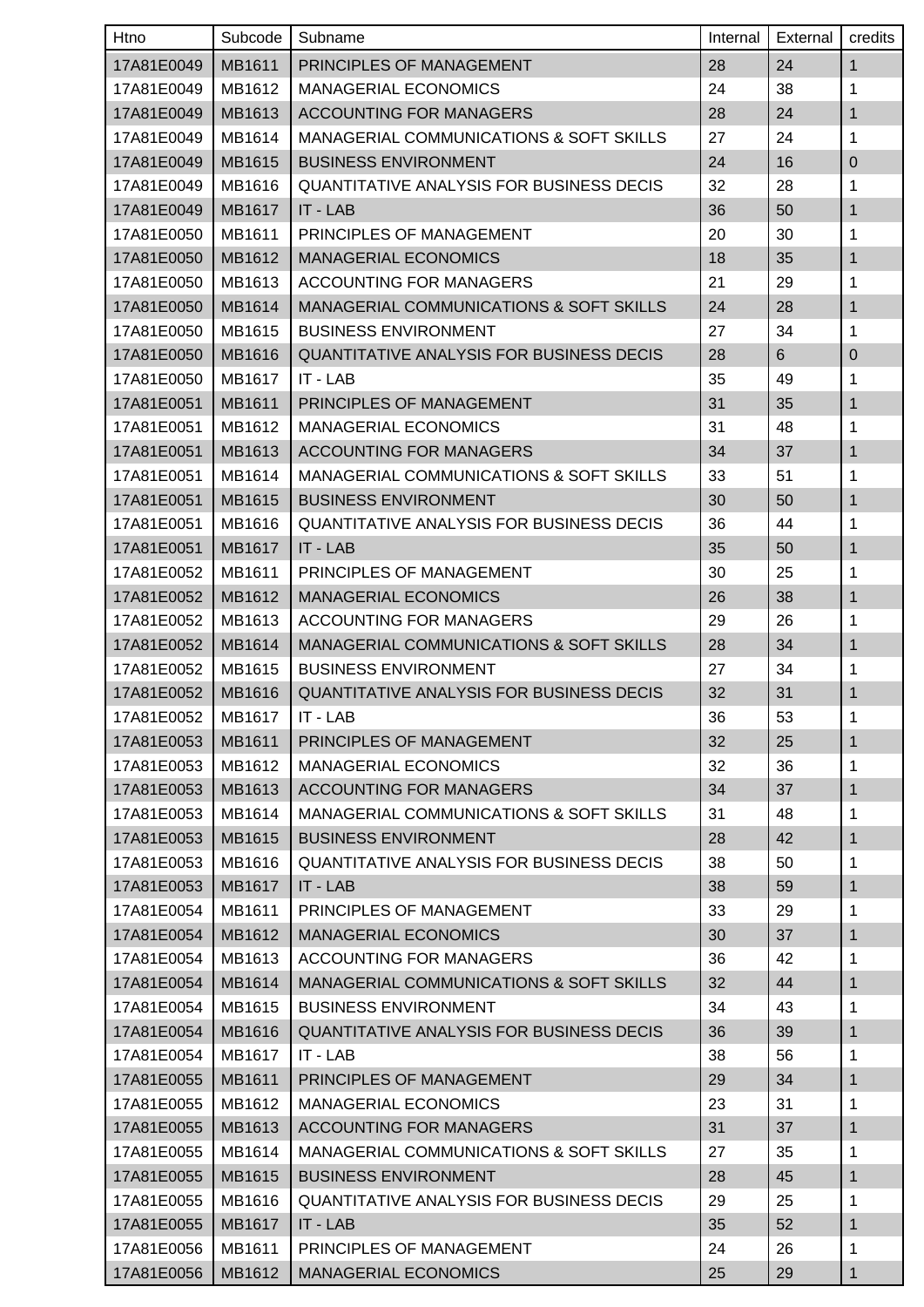| Htno                | Subcode | Subname                                            | Internal | External | credits      |
|---------------------|---------|----------------------------------------------------|----------|----------|--------------|
| 17A81E0056          | MB1613  | ACCOUNTING FOR MANAGERS                            | 31       | 36       | $\mathbf{1}$ |
| 17A81E0056          | MB1614  | <b>MANAGERIAL COMMUNICATIONS &amp; SOFT SKILLS</b> | 25       | 25       | 1            |
| 17A81E0056          | MB1615  | <b>BUSINESS ENVIRONMENT</b>                        | 23       | 27       | 1            |
| 17A81E0056          | MB1616  | QUANTITATIVE ANALYSIS FOR BUSINESS DECIS           | 25       | 25       | $\mathbf{1}$ |
| 17A81E0056          | MB1617  | IT - LAB                                           | 33       | 50       | 1            |
| 17A81E0057          | MB1611  | PRINCIPLES OF MANAGEMENT                           | 29       | 24       | 1            |
| 17A81E0057          | MB1612  | <b>MANAGERIAL ECONOMICS</b>                        | 28       | 37       | 1            |
| 17A81E0057          | MB1613  | <b>ACCOUNTING FOR MANAGERS</b>                     | 30       | 35       | $\mathbf{1}$ |
| 17A81E0057          | MB1614  | MANAGERIAL COMMUNICATIONS & SOFT SKILLS            | 32       | 32       | 1            |
| 17A81E0057          | MB1615  | <b>BUSINESS ENVIRONMENT</b>                        | 30       | 32       | $\mathbf{1}$ |
| 17A81E0057          | MB1616  | <b>QUANTITATIVE ANALYSIS FOR BUSINESS DECIS</b>    | 29       | 27       | 1            |
| 17A81E0057          | MB1617  | IT - LAB                                           | 34       | 55       | $\mathbf{1}$ |
| 17A81E0058          | MB1611  | PRINCIPLES OF MANAGEMENT                           | 35       | 36       | 1            |
| 17A81E0058          | MB1612  | <b>MANAGERIAL ECONOMICS</b>                        | 32       | 41       | $\mathbf{1}$ |
| 17A81E0058          | MB1613  | ACCOUNTING FOR MANAGERS                            | 32       | 41       | 1            |
| 17A81E0058          | MB1614  | <b>MANAGERIAL COMMUNICATIONS &amp; SOFT SKILLS</b> | 33       | 39       | 1            |
| 17A81E0058          | MB1615  | <b>BUSINESS ENVIRONMENT</b>                        | 34       | 35       | 1            |
| 17A81E0058          | MB1616  | <b>QUANTITATIVE ANALYSIS FOR BUSINESS DECIS</b>    | 32       | 35       | $\mathbf{1}$ |
| 17A81E0058          | MB1617  | IT - LAB                                           | 34       | 55       | 1            |
| 17A81E0059          | MB1611  | PRINCIPLES OF MANAGEMENT                           | 26       | 24       | $\mathbf{1}$ |
| 17A81E0059          | MB1612  | <b>MANAGERIAL ECONOMICS</b>                        | 23       | 35       | 1            |
| 17A81E0059          | MB1613  | <b>ACCOUNTING FOR MANAGERS</b>                     | 29       | 27       | 1            |
| 17A81E0059          | MB1614  | MANAGERIAL COMMUNICATIONS & SOFT SKILLS            | 27       | 24       | 1            |
| 17A81E0059          | MB1615  | <b>BUSINESS ENVIRONMENT</b>                        | 27       | 15       | $\mathbf 0$  |
| 17A81E0059          | MB1616  | <b>QUANTITATIVE ANALYSIS FOR BUSINESS DECIS</b>    | 29       | 13       | 0            |
| 17A81E0059          | MB1617  | <b>IT - LAB</b>                                    | 35       | 56       | 1            |
| 17A81E0060          | MB1611  | PRINCIPLES OF MANAGEMENT                           | 29       | 25       | $\mathbf 1$  |
| 17A81E0060   MB1612 |         | <b>MANAGERIAL ECONOMICS</b>                        | 25       | 44       | $\mathbf{1}$ |
| 17A81E0060          | MB1613  | ACCOUNTING FOR MANAGERS                            | 30       | 36       | 1            |
| 17A81E0060          | MB1614  | MANAGERIAL COMMUNICATIONS & SOFT SKILLS            | 31       | 28       | $\mathbf{1}$ |
| 17A81E0060          | MB1615  | <b>BUSINESS ENVIRONMENT</b>                        | 29       | 16       | 0            |
| 17A81E0060          | MB1616  | QUANTITATIVE ANALYSIS FOR BUSINESS DECIS           | 29       | 34       | $\mathbf{1}$ |
| 17A81E0060          | MB1617  | IT - LAB                                           | 33       | 56       | 1            |
| 17A81E0061          | MB1611  | PRINCIPLES OF MANAGEMENT                           | 28       | 26       | $\mathbf{1}$ |
| 17A81E0061          | MB1612  | MANAGERIAL ECONOMICS                               | 27       | 32       | $\mathbf{1}$ |
| 17A81E0061          | MB1613  | <b>ACCOUNTING FOR MANAGERS</b>                     | 27       | 26       | $\mathbf{1}$ |
| 17A81E0061          | MB1614  | MANAGERIAL COMMUNICATIONS & SOFT SKILLS            | 32       | 32       | $\mathbf 1$  |
| 17A81E0061          | MB1615  | <b>BUSINESS ENVIRONMENT</b>                        | 29       | 35       | 1            |
| 17A81E0061          | MB1616  | <b>QUANTITATIVE ANALYSIS FOR BUSINESS DECIS</b>    | 30       | 36       | $\mathbf{1}$ |
| 17A81E0061          | MB1617  | IT - LAB                                           | 32       | 50       | $\mathbf{1}$ |
| 17A81E0062          | MB1611  | PRINCIPLES OF MANAGEMENT                           | 29       | 32       | 1            |
| 17A81E0062          | MB1612  | <b>MANAGERIAL ECONOMICS</b>                        | 30       | 36       | $\mathbf{1}$ |
| 17A81E0062          | MB1613  | ACCOUNTING FOR MANAGERS                            | 30       | 34       | 1            |
| 17A81E0062          | MB1614  | MANAGERIAL COMMUNICATIONS & SOFT SKILLS            | 32       | 32       | $\mathbf{1}$ |
| 17A81E0062          | MB1615  | <b>BUSINESS ENVIRONMENT</b>                        | 29       | 29       | $\mathbf{1}$ |
| 17A81E0062          | MB1616  | QUANTITATIVE ANALYSIS FOR BUSINESS DECIS           | 29       | 32       | $\mathbf{1}$ |
| 17A81E0062          | MB1617  | IT - LAB                                           | 34       | 52       | $\mathbf{1}$ |
| 17A81E0063          | MB1611  | PRINCIPLES OF MANAGEMENT                           | 33       | 38       | 1            |
| 17A81E0063          | MB1612  | <b>MANAGERIAL ECONOMICS</b>                        | 34       | 47       | $\mathbf{1}$ |
| 17A81E0063          | MB1613  | <b>ACCOUNTING FOR MANAGERS</b>                     | 35       | 44       | $\mathbf{1}$ |
| 17A81E0063          | MB1614  | MANAGERIAL COMMUNICATIONS & SOFT SKILLS            | 35       | 37       | 1            |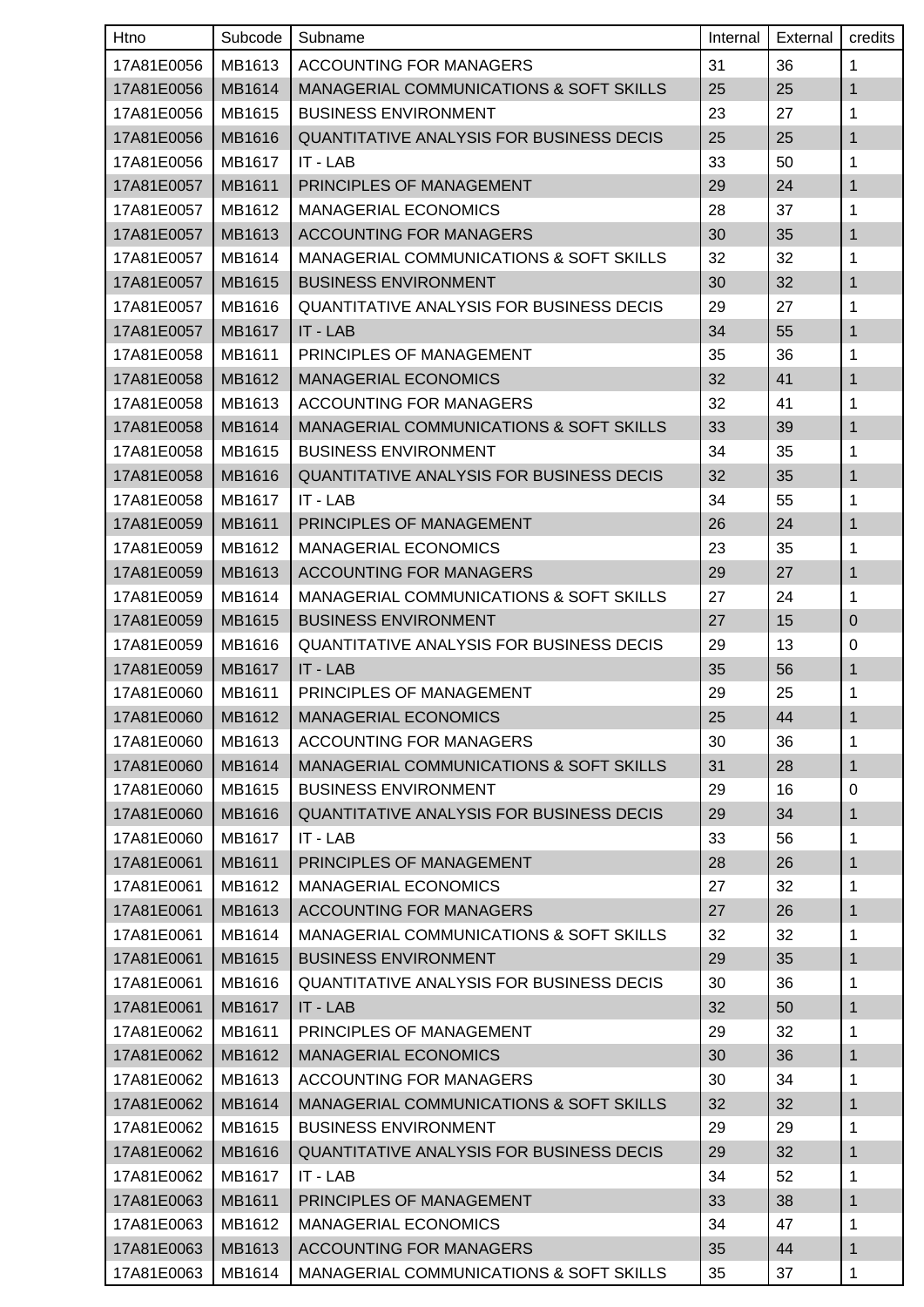| Htno       | Subcode       | Subname                                            | Internal | External | credits      |
|------------|---------------|----------------------------------------------------|----------|----------|--------------|
| 17A81E0063 | MB1615        | <b>BUSINESS ENVIRONMENT</b>                        | 32       | 36       | $\mathbf{1}$ |
| 17A81E0063 | MB1616        | <b>QUANTITATIVE ANALYSIS FOR BUSINESS DECIS</b>    | 35       | 46       | 1            |
| 17A81E0063 | MB1617        | IT - LAB                                           | 34       | 54       | 1            |
| 17A81E0064 | MB1611        | PRINCIPLES OF MANAGEMENT                           | 29       | 24       | 1            |
| 17A81E0064 | MB1612        | <b>MANAGERIAL ECONOMICS</b>                        | 29       | 34       | 1            |
| 17A81E0064 | MB1613        | ACCOUNTING FOR MANAGERS                            | 32       | 35       | 1            |
| 17A81E0064 | MB1614        | <b>MANAGERIAL COMMUNICATIONS &amp; SOFT SKILLS</b> | 31       | 24       | 1            |
| 17A81E0064 | MB1615        | <b>BUSINESS ENVIRONMENT</b>                        | 31       | 24       | 1            |
| 17A81E0064 | MB1616        | QUANTITATIVE ANALYSIS FOR BUSINESS DECIS           | 34       | 24       | 1            |
| 17A81E0064 | MB1617        | IT - LAB                                           | 35       | 54       | 1            |
| 17A81E0065 | MB1611        | PRINCIPLES OF MANAGEMENT                           | 31       | 31       | 1            |
| 17A81E0065 | MB1612        | <b>MANAGERIAL ECONOMICS</b>                        | 29       | 44       | 1            |
| 17A81E0065 | MB1613        | <b>ACCOUNTING FOR MANAGERS</b>                     | 33       | 40       | 1            |
| 17A81E0065 | MB1614        | <b>MANAGERIAL COMMUNICATIONS &amp; SOFT SKILLS</b> | 30       | 33       | 1            |
| 17A81E0065 | MB1615        | <b>BUSINESS ENVIRONMENT</b>                        | 31       | 40       | 1            |
| 17A81E0065 | MB1616        | <b>QUANTITATIVE ANALYSIS FOR BUSINESS DECIS</b>    | 31       | 36       | 1            |
| 17A81E0065 | <b>MB1617</b> | IT - LAB                                           | 35       | 53       | 1            |
| 17A81E0066 | MB1611        | PRINCIPLES OF MANAGEMENT                           | 33       | 34       | 1            |
| 17A81E0066 | MB1612        | <b>MANAGERIAL ECONOMICS</b>                        | 34       | 37       | 1            |
| 17A81E0066 | MB1613        | <b>ACCOUNTING FOR MANAGERS</b>                     | 36       | 39       | 1            |
| 17A81E0066 | MB1614        | MANAGERIAL COMMUNICATIONS & SOFT SKILLS            | 34       | 34       | 1            |
| 17A81E0066 | MB1615        | <b>BUSINESS ENVIRONMENT</b>                        | 32       | 43       | 1            |
| 17A81E0066 | MB1616        | <b>QUANTITATIVE ANALYSIS FOR BUSINESS DECIS</b>    | 33       | 35       | 1            |
| 17A81E0066 | MB1617        | IT - LAB                                           | 36       | 55       | 1            |
| 17A81E0067 | MB1611        | PRINCIPLES OF MANAGEMENT                           | 30       | 26       | 1            |
| 17A81E0067 | MB1612        | <b>MANAGERIAL ECONOMICS</b>                        | 27       | 30       | 1            |
| 17A81E0067 | MB1613        | <b>ACCOUNTING FOR MANAGERS</b>                     | 29       | 29       | 1            |
| 17A81E0067 | MB1614        | MANAGERIAL COMMUNICATIONS & SOFT SKILLS            | 30       | 25       | 1            |
| 17A81E0067 | MB1615        | <b>BUSINESS ENVIRONMENT</b>                        | 31       | 28       | $\mathbf{1}$ |
| 17A81E0067 | MB1616        | <b>QUANTITATIVE ANALYSIS FOR BUSINESS DECIS</b>    | 30       | 36       | 1            |
| 17A81E0067 | MB1617        | IT - LAB                                           | 33       | 54       | 1            |
| 17A81E0068 | MB1611        | PRINCIPLES OF MANAGEMENT                           | 32       | 24       | 1            |
| 17A81E0068 | MB1612        | <b>MANAGERIAL ECONOMICS</b>                        | 30       | 36       | 1            |
| 17A81E0068 | MB1613        | ACCOUNTING FOR MANAGERS                            | 32       | 35       | 1            |
| 17A81E0068 | MB1614        | MANAGERIAL COMMUNICATIONS & SOFT SKILLS            | 30       | 24       | 1            |
| 17A81E0068 | MB1615        | <b>BUSINESS ENVIRONMENT</b>                        | 32       | 26       | 1            |
| 17A81E0068 | MB1616        | QUANTITATIVE ANALYSIS FOR BUSINESS DECIS           | 29       | 24       | 1            |
| 17A81E0068 | MB1617        | IT - LAB                                           | 32       | 53       | 1            |
| 17A81E0069 | MB1611        | PRINCIPLES OF MANAGEMENT                           | 30       | 24       | 1            |
| 17A81E0069 | MB1612        | <b>MANAGERIAL ECONOMICS</b>                        | 26       | 39       | 1            |
| 17A81E0069 | MB1613        | <b>ACCOUNTING FOR MANAGERS</b>                     | 29       | 36       | 1            |
| 17A81E0069 | MB1614        | MANAGERIAL COMMUNICATIONS & SOFT SKILLS            | 28       | 32       | 1            |
| 17A81E0069 | MB1615        | <b>BUSINESS ENVIRONMENT</b>                        | 31       | 34       | 1            |
| 17A81E0069 | MB1616        | <b>QUANTITATIVE ANALYSIS FOR BUSINESS DECIS</b>    | 30       | 26       | 1            |
| 17A81E0069 | MB1617        | IT - LAB                                           | 30       | 49       | 1            |
| 17A81E0070 | MB1611        | PRINCIPLES OF MANAGEMENT                           | 29       | 26       | 1            |
| 17A81E0070 | MB1612        | <b>MANAGERIAL ECONOMICS</b>                        | 27       | 45       | 1            |
| 17A81E0070 | MB1613        | ACCOUNTING FOR MANAGERS                            | 30       | 30       | 1            |
| 17A81E0070 | MB1614        | MANAGERIAL COMMUNICATIONS & SOFT SKILLS            | 29       | 24       | $\mathbf{1}$ |
| 17A81E0070 | MB1615        | <b>BUSINESS ENVIRONMENT</b>                        | 30       | 24       | 1            |
| 17A81E0070 | MB1616        | QUANTITATIVE ANALYSIS FOR BUSINESS DECIS           | 29       | 25       | $\mathbf{1}$ |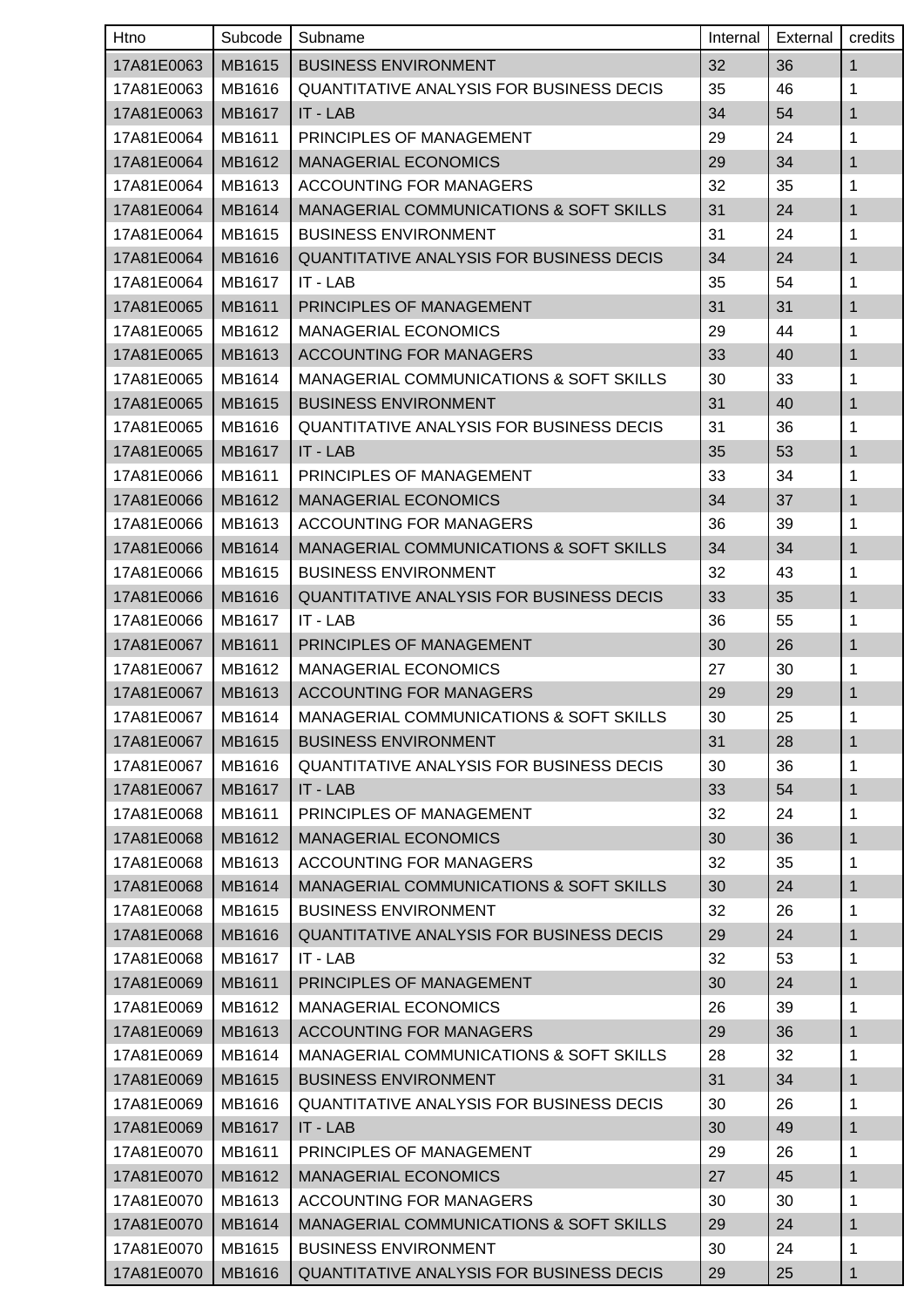| Htno       | Subcode       | Subname                                                        | Internal | External | credits          |
|------------|---------------|----------------------------------------------------------------|----------|----------|------------------|
| 17A81E0070 | MB1617        | IT - LAB                                                       | 30       | 49       | 1                |
| 17A81E0071 | MB1611        | PRINCIPLES OF MANAGEMENT                                       | 30       | 28       | 1                |
| 17A81E0071 | MB1612        | <b>MANAGERIAL ECONOMICS</b>                                    | 26       | 42       | 1                |
| 17A81E0071 | MB1613        | <b>ACCOUNTING FOR MANAGERS</b>                                 | 30       | 35       | 1                |
| 17A81E0071 | MB1614        | MANAGERIAL COMMUNICATIONS & SOFT SKILLS                        | 30       | 29       | 1                |
| 17A81E0071 | MB1615        | <b>BUSINESS ENVIRONMENT</b>                                    | 31       | 25       | 1                |
| 17A81E0071 | MB1616        | <b>QUANTITATIVE ANALYSIS FOR BUSINESS DECIS</b>                | 31       | 29       | 1                |
| 17A81E0071 | MB1617        | IT - LAB                                                       | 35       | 56       | 1                |
| 17A81E0072 | MB1611        | PRINCIPLES OF MANAGEMENT                                       | 26       | 27       | 1                |
| 17A81E0072 | MB1612        | <b>MANAGERIAL ECONOMICS</b>                                    | 27       | 35       | 1                |
| 17A81E0072 | MB1613        | ACCOUNTING FOR MANAGERS                                        | 31       | 32       | 1                |
| 17A81E0072 | MB1614        | <b>MANAGERIAL COMMUNICATIONS &amp; SOFT SKILLS</b>             | 29       | 29       | 1                |
| 17A81E0072 | MB1615        | <b>BUSINESS ENVIRONMENT</b>                                    | 30       | 24       | 1                |
| 17A81E0072 | MB1616        | QUANTITATIVE ANALYSIS FOR BUSINESS DECIS                       | 29       | 31       | 1                |
| 17A81E0072 | MB1617        | $IT - LAB$                                                     | 30       | 49       | 1                |
| 17A81E0073 | MB1611        | PRINCIPLES OF MANAGEMENT                                       | 27       | 25       | 1                |
| 17A81E0073 | MB1612        | <b>MANAGERIAL ECONOMICS</b>                                    | 27       | 40       | 1                |
| 17A81E0073 | MB1613        | <b>ACCOUNTING FOR MANAGERS</b>                                 | 28       | 37       | 1                |
| 17A81E0073 | MB1614        | <b>MANAGERIAL COMMUNICATIONS &amp; SOFT SKILLS</b>             | 29       | 29       | 1                |
| 17A81E0073 | MB1615        | <b>BUSINESS ENVIRONMENT</b>                                    | 31       | 25       | 1                |
| 17A81E0073 | MB1616        | <b>QUANTITATIVE ANALYSIS FOR BUSINESS DECIS</b>                | 30       | 36       | 1                |
| 17A81E0073 | <b>MB1617</b> | IT - LAB                                                       | 36       | 50       | 1                |
| 17A81E0074 | MB1611        | PRINCIPLES OF MANAGEMENT                                       | 30       | 30       | 1                |
| 17A81E0074 | MB1612        | <b>MANAGERIAL ECONOMICS</b>                                    | 29       | 37       | 1                |
| 17A81E0074 | MB1613        | <b>ACCOUNTING FOR MANAGERS</b>                                 | 29       | 33       | 1                |
| 17A81E0074 | MB1614        | MANAGERIAL COMMUNICATIONS & SOFT SKILLS                        | 30       | 30       | 1                |
| 17A81E0074 | MB1615        | <b>BUSINESS ENVIRONMENT</b>                                    | 32       | 29       | 1                |
|            |               | 17A81E0074   MB1616   QUANTITATIVE ANALYSIS FOR BUSINESS DECIS | 29       | 31       | 1                |
| 17A81E0074 | MB1617        | IT - LAB                                                       | 35       | 55       | 1                |
| 17A81E0075 | MB1611        | PRINCIPLES OF MANAGEMENT                                       | 29       | 24       | $\mathbf{1}$     |
| 17A81E0075 | MB1612        | <b>MANAGERIAL ECONOMICS</b>                                    | 28       | 38       | 1                |
| 17A81E0075 | MB1613        | <b>ACCOUNTING FOR MANAGERS</b>                                 | 32       | 32       | 1                |
| 17A81E0075 | MB1614        | MANAGERIAL COMMUNICATIONS & SOFT SKILLS                        | 29       | 24       | 1                |
| 17A81E0075 | MB1615        | <b>BUSINESS ENVIRONMENT</b>                                    | 30       | 16       | $\boldsymbol{0}$ |
| 17A81E0075 | MB1616        | QUANTITATIVE ANALYSIS FOR BUSINESS DECIS                       | 33       | 27       | 1                |
| 17A81E0075 | MB1617        | IT - LAB                                                       | 36       | 56       | 1                |
| 17A81E0076 | MB1611        | PRINCIPLES OF MANAGEMENT                                       | 29       | 24       | 1                |
| 17A81E0076 | MB1612        | <b>MANAGERIAL ECONOMICS</b>                                    | 28       | 43       | 1                |
| 17A81E0076 | MB1613        | ACCOUNTING FOR MANAGERS                                        | 28       | 38       | 1                |
| 17A81E0076 | MB1614        | MANAGERIAL COMMUNICATIONS & SOFT SKILLS                        | 30       | 27       | 1                |
| 17A81E0076 | MB1615        | <b>BUSINESS ENVIRONMENT</b>                                    | 30       | 28       | 1                |
| 17A81E0076 | MB1616        | QUANTITATIVE ANALYSIS FOR BUSINESS DECIS                       | 33       | 48       | 1                |
| 17A81E0076 | MB1617        | IT - LAB                                                       | 37       | 57       | 1                |
| 17A81E0077 | MB1611        | PRINCIPLES OF MANAGEMENT                                       | 31       | 30       | 1                |
| 17A81E0077 | MB1612        | MANAGERIAL ECONOMICS                                           | 27       | 37       | 1                |
| 17A81E0077 | MB1613        | <b>ACCOUNTING FOR MANAGERS</b>                                 | 28       | 34       | 1                |
| 17A81E0077 | MB1614        | MANAGERIAL COMMUNICATIONS & SOFT SKILLS                        | 31       | 30       | 1                |
| 17A81E0077 | MB1615        | <b>BUSINESS ENVIRONMENT</b>                                    | 28       | 24       | 1                |
| 17A81E0077 | MB1616        | <b>QUANTITATIVE ANALYSIS FOR BUSINESS DECIS</b>                | 28       | 27       | $\mathbf{1}$     |
| 17A81E0077 | MB1617        | IT - LAB                                                       | 35       | 55       | 1                |
| 17A81E0078 | MB1611        | PRINCIPLES OF MANAGEMENT                                       | 33       | 32       | 1                |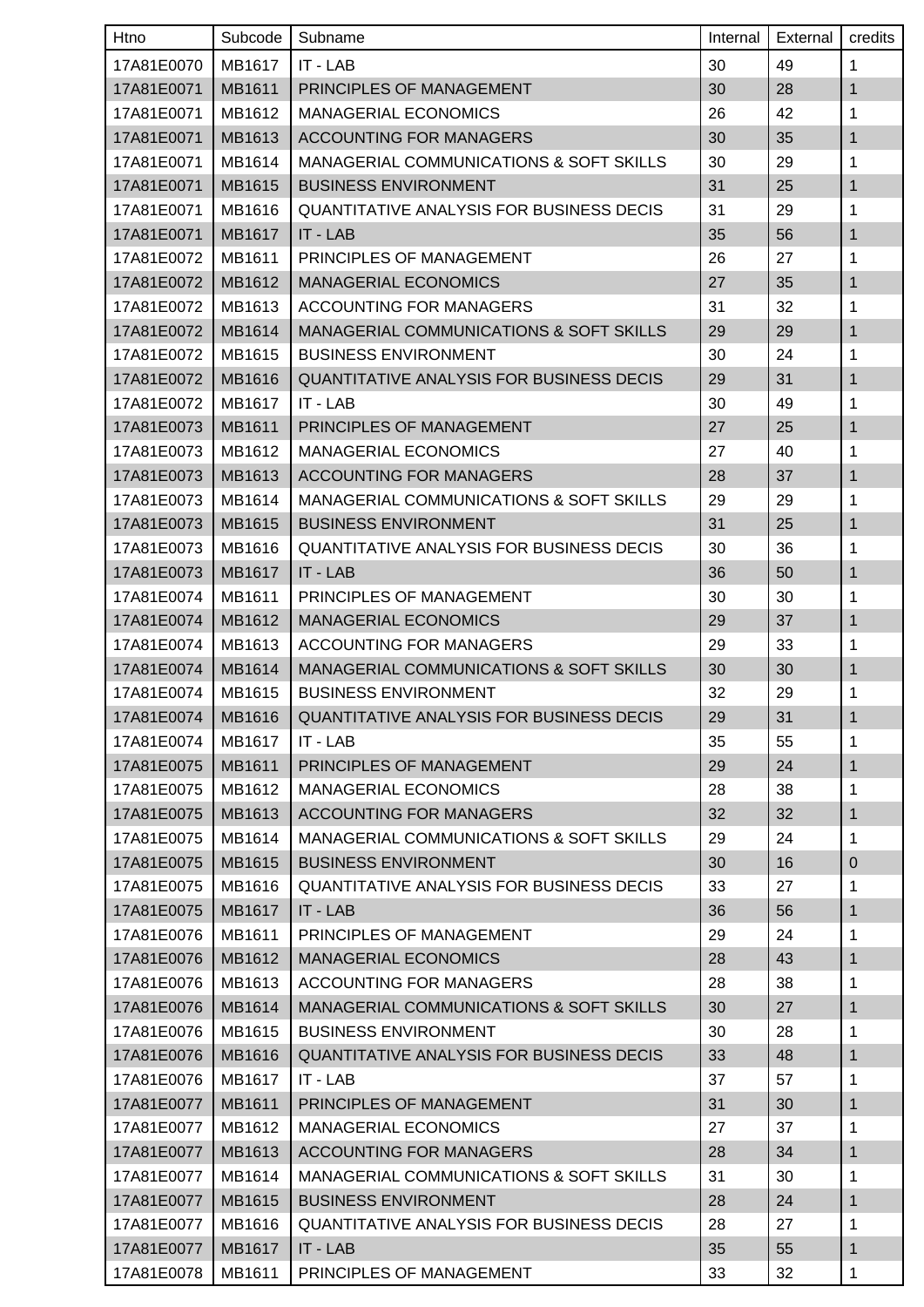| Htno       | Subcode | Subname                                            | Internal | External | credits          |
|------------|---------|----------------------------------------------------|----------|----------|------------------|
| 17A81E0078 | MB1612  | <b>MANAGERIAL ECONOMICS</b>                        | 31       | 43       | $\mathbf{1}$     |
| 17A81E0078 | MB1613  | ACCOUNTING FOR MANAGERS                            | 34       | 40       | 1                |
| 17A81E0078 | MB1614  | <b>MANAGERIAL COMMUNICATIONS &amp; SOFT SKILLS</b> | 33       | 35       | $\mathbf{1}$     |
| 17A81E0078 | MB1615  | <b>BUSINESS ENVIRONMENT</b>                        | 33       | 28       | 1                |
| 17A81E0078 | MB1616  | QUANTITATIVE ANALYSIS FOR BUSINESS DECIS           | 34       | 36       | $\mathbf{1}$     |
| 17A81E0078 | MB1617  | IT - LAB                                           | 33       | 53       | 1                |
| 17A81E0079 | MB1611  | PRINCIPLES OF MANAGEMENT                           | 25       | 25       | 1                |
| 17A81E0079 | MB1612  | <b>MANAGERIAL ECONOMICS</b>                        | 26       | 32       | 1                |
| 17A81E0079 | MB1613  | <b>ACCOUNTING FOR MANAGERS</b>                     | 26       | 33       | $\mathbf{1}$     |
| 17A81E0079 | MB1614  | MANAGERIAL COMMUNICATIONS & SOFT SKILLS            | 31       | 24       | 1                |
| 17A81E0079 | MB1615  | <b>BUSINESS ENVIRONMENT</b>                        | 29       | 24       | $\mathbf{1}$     |
| 17A81E0079 | MB1616  | <b>QUANTITATIVE ANALYSIS FOR BUSINESS DECIS</b>    | 30       | 34       | 1                |
| 17A81E0079 | MB1617  | IT - LAB                                           | 32       | 52       | 1                |
| 17A81E0080 | MB1611  | PRINCIPLES OF MANAGEMENT                           | 31       | 27       | 1                |
| 17A81E0080 | MB1612  | <b>MANAGERIAL ECONOMICS</b>                        | 28       | $-1$     | $\boldsymbol{0}$ |
| 17A81E0080 | MB1613  | <b>ACCOUNTING FOR MANAGERS</b>                     | 30       | $-1$     | 0                |
| 17A81E0080 | MB1614  | MANAGERIAL COMMUNICATIONS & SOFT SKILLS            | 33       | $-1$     | $\overline{0}$   |
| 17A81E0080 | MB1615  | <b>BUSINESS ENVIRONMENT</b>                        | 33       | $-1$     | 0                |
| 17A81E0080 | MB1616  | <b>QUANTITATIVE ANALYSIS FOR BUSINESS DECIS</b>    | 31       | $-1$     | $\boldsymbol{0}$ |
| 17A81E0080 | MB1617  | IT - LAB                                           | 34       | 54       | 1                |
| 17A81E0081 | MB1611  | PRINCIPLES OF MANAGEMENT                           | 33       | 25       | $\mathbf{1}$     |
| 17A81E0081 | MB1612  | <b>MANAGERIAL ECONOMICS</b>                        | 34       | 44       | 1                |
| 17A81E0081 | MB1613  | <b>ACCOUNTING FOR MANAGERS</b>                     | 35       | 36       | 1                |
| 17A81E0081 | MB1614  | MANAGERIAL COMMUNICATIONS & SOFT SKILLS            | 35       | 34       | 1                |
| 17A81E0081 | MB1615  | <b>BUSINESS ENVIRONMENT</b>                        | 34       | 26       | $\mathbf{1}$     |
| 17A81E0081 | MB1616  | <b>QUANTITATIVE ANALYSIS FOR BUSINESS DECIS</b>    | 36       | 44       | 1                |
| 17A81E0081 | MB1617  | IT - LAB                                           | 37       | 58       | $\mathbf{1}$     |
| 17A81E0082 | MB1611  | PRINCIPLES OF MANAGEMENT                           | 33       | 27       | 1                |
| 17A81E0082 | MB1612  | <b>MANAGERIAL ECONOMICS</b>                        | 33       | 40       | $\mathbf{1}$     |
| 17A81E0082 | MB1613  | ACCOUNTING FOR MANAGERS                            | 34       | 33       | 1                |
| 17A81E0082 | MB1614  | MANAGERIAL COMMUNICATIONS & SOFT SKILLS            | 34       | 28       | 1                |
| 17A81E0082 | MB1615  | <b>BUSINESS ENVIRONMENT</b>                        | 34       | 29       | 1                |
| 17A81E0082 | MB1616  | QUANTITATIVE ANALYSIS FOR BUSINESS DECIS           | 37       | 42       | 1                |
| 17A81E0082 | MB1617  | $IT - LAB$                                         | 36       | 57       | $\mathbf{1}$     |
| 17A81E0083 | MB1611  | PRINCIPLES OF MANAGEMENT                           | 30       | 27       | $\mathbf{1}$     |
| 17A81E0083 | MB1612  | <b>MANAGERIAL ECONOMICS</b>                        | 30       | 30       | $\mathbf{1}$     |
| 17A81E0083 | MB1613  | <b>ACCOUNTING FOR MANAGERS</b>                     | 33       | 37       | $\mathbf{1}$     |
| 17A81E0083 | MB1614  | MANAGERIAL COMMUNICATIONS & SOFT SKILLS            | 33       | 32       | 1                |
| 17A81E0083 | MB1615  | <b>BUSINESS ENVIRONMENT</b>                        | 32       | 31       | $\mathbf{1}$     |
| 17A81E0083 | MB1616  | <b>QUANTITATIVE ANALYSIS FOR BUSINESS DECIS</b>    | 34       | 41       | 1                |
| 17A81E0083 | MB1617  | IT - LAB                                           | 33       | 56       | $\mathbf{1}$     |
| 17A81E0084 | MB1611  | PRINCIPLES OF MANAGEMENT                           | 33       | 30       | 1                |
| 17A81E0084 | MB1612  | <b>MANAGERIAL ECONOMICS</b>                        | 34       | 38       | 1                |
| 17A81E0084 | MB1613  | ACCOUNTING FOR MANAGERS                            | 36       | 35       | 1                |
| 17A81E0084 | MB1614  | MANAGERIAL COMMUNICATIONS & SOFT SKILLS            | 33       | 34       | 1                |
| 17A81E0084 | MB1615  | <b>BUSINESS ENVIRONMENT</b>                        | 33       | 27       | 1                |
| 17A81E0084 | MB1616  | QUANTITATIVE ANALYSIS FOR BUSINESS DECIS           | 35       | 25       | $\mathbf{1}$     |
| 17A81E0084 | MB1617  | IT - LAB                                           | 33       | 56       | 1                |
| 17A81E0085 | MB1611  | PRINCIPLES OF MANAGEMENT                           | 34       | 33       | $\mathbf{1}$     |
| 17A81E0085 | MB1612  | <b>MANAGERIAL ECONOMICS</b>                        | 33       | 32       | 1                |
| 17A81E0085 | MB1613  | <b>ACCOUNTING FOR MANAGERS</b>                     | 33       | 40       | 1                |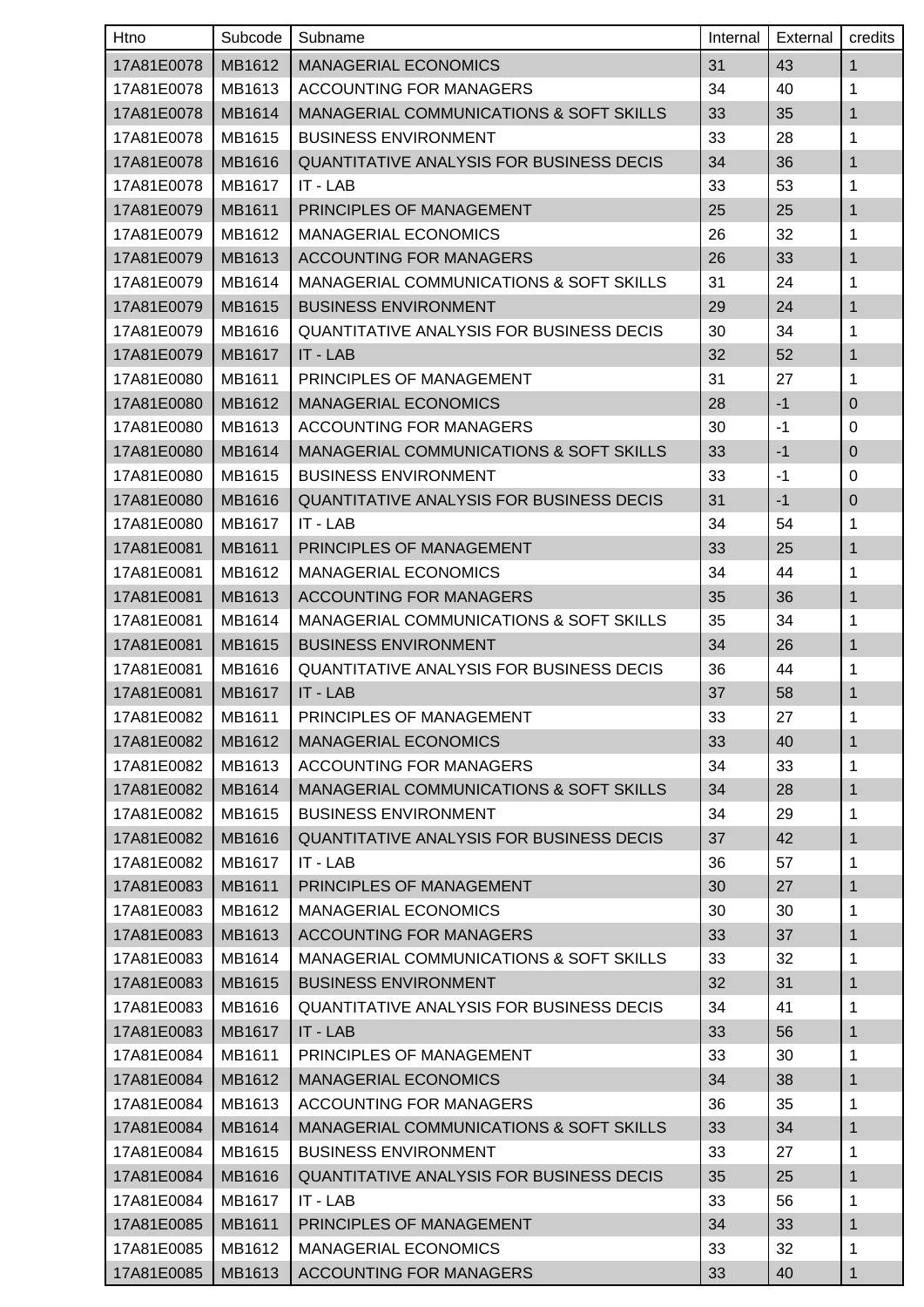| Htno       | Subcode       | Subname                                            | Internal | External | credits      |
|------------|---------------|----------------------------------------------------|----------|----------|--------------|
| 17A81E0085 | MB1614        | <b>MANAGERIAL COMMUNICATIONS &amp; SOFT SKILLS</b> | 33       | 37       | 1            |
| 17A81E0085 | MB1615        | <b>BUSINESS ENVIRONMENT</b>                        | 34       | 32       | 1            |
| 17A81E0085 | MB1616        | <b>QUANTITATIVE ANALYSIS FOR BUSINESS DECIS</b>    | 35       | 34       | 1            |
| 17A81E0085 | MB1617        | IT - LAB                                           | 33       | 55       | 1            |
| 17A81E0086 | MB1611        | PRINCIPLES OF MANAGEMENT                           | 32       | 25       | 1            |
| 17A81E0086 | MB1612        | <b>MANAGERIAL ECONOMICS</b>                        | 29       | 28       | 1            |
| 17A81E0086 | MB1613        | ACCOUNTING FOR MANAGERS                            | 33       | 33       | 1            |
| 17A81E0086 | MB1614        | <b>MANAGERIAL COMMUNICATIONS &amp; SOFT SKILLS</b> | 32       | 36       | $\mathbf{1}$ |
| 17A81E0086 | MB1615        | <b>BUSINESS ENVIRONMENT</b>                        | 34       | 32       | 1            |
| 17A81E0086 | MB1616        | <b>QUANTITATIVE ANALYSIS FOR BUSINESS DECIS</b>    | 29       | 28       | 1            |
| 17A81E0086 | MB1617        | IT - LAB                                           | 36       | 57       | 1            |
| 17A81E0087 | MB1611        | <b>PRINCIPLES OF MANAGEMENT</b>                    | 23       | 15       | $\mathbf 0$  |
| 17A81E0087 | MB1612        | <b>MANAGERIAL ECONOMICS</b>                        | 24       | 26       | 1            |
| 17A81E0087 | MB1613        | <b>ACCOUNTING FOR MANAGERS</b>                     | 25       | 25       | $\mathbf{1}$ |
| 17A81E0087 | MB1614        | <b>MANAGERIAL COMMUNICATIONS &amp; SOFT SKILLS</b> | 29       | 30       | 1            |
| 17A81E0087 | MB1615        | <b>BUSINESS ENVIRONMENT</b>                        | 27       | 25       | 1            |
| 17A81E0087 | MB1616        | <b>QUANTITATIVE ANALYSIS FOR BUSINESS DECIS</b>    | 28       | 24       | 1            |
| 17A81E0087 | MB1617        | IT - LAB                                           | 35       | 55       | 1            |
| 17A81E0088 | MB1611        | PRINCIPLES OF MANAGEMENT                           | 30       | 24       | 1            |
| 17A81E0088 | MB1612        | <b>MANAGERIAL ECONOMICS</b>                        | 30       | 27       | 1            |
| 17A81E0088 | MB1613        | <b>ACCOUNTING FOR MANAGERS</b>                     | 31       | 29       | 1            |
| 17A81E0088 | MB1614        | <b>MANAGERIAL COMMUNICATIONS &amp; SOFT SKILLS</b> | 33       | 35       | 1            |
| 17A81E0088 | MB1615        | <b>BUSINESS ENVIRONMENT</b>                        | 31       | 30       | 1            |
| 17A81E0088 | MB1616        | <b>QUANTITATIVE ANALYSIS FOR BUSINESS DECIS</b>    | 35       | 36       | 1            |
| 17A81E0088 | MB1617        | IT - LAB                                           | 36       | 57       | 1            |
| 17A81E0089 | MB1611        | PRINCIPLES OF MANAGEMENT                           | 33       | 37       | 1            |
| 17A81E0089 | MB1612        | <b>MANAGERIAL ECONOMICS</b>                        | 37       | 34       | 1            |
| 17A81E0089 |               | MB1613   ACCOUNTING FOR MANAGERS                   | 37       | 38       | $\mathbf{1}$ |
| 17A81E0089 | MB1614        | MANAGERIAL COMMUNICATIONS & SOFT SKILLS            | 36       | 38       | 1            |
| 17A81E0089 | MB1615        | <b>BUSINESS ENVIRONMENT</b>                        | 35       | 32       | $\mathbf{1}$ |
| 17A81E0089 | MB1616        | <b>QUANTITATIVE ANALYSIS FOR BUSINESS DECIS</b>    | 37       | 43       | 1            |
| 17A81E0089 | <b>MB1617</b> | IT - LAB                                           | 37       | 58       | 1            |
| 17A81E0090 | MB1611        | PRINCIPLES OF MANAGEMENT                           | 31       | 27       | 1            |
| 17A81E0090 | MB1612        | <b>MANAGERIAL ECONOMICS</b>                        | 34       | 32       | 1            |
| 17A81E0090 | MB1613        | <b>ACCOUNTING FOR MANAGERS</b>                     | 32       | 37       | 1            |
| 17A81E0090 | MB1614        | MANAGERIAL COMMUNICATIONS & SOFT SKILLS            | 33       | 35       | 1            |
| 17A81E0090 | MB1615        | <b>BUSINESS ENVIRONMENT</b>                        | 32       | 31       | 1            |
| 17A81E0090 | MB1616        | QUANTITATIVE ANALYSIS FOR BUSINESS DECIS           | 33       | 33       | 1            |
| 17A81E0090 | MB1617        | IT - LAB                                           | 36       | 56       | 1            |
| 17A81E0091 | MB1611        | PRINCIPLES OF MANAGEMENT                           | 30       | 27       | $\mathbf{1}$ |
| 17A81E0091 | MB1612        | <b>MANAGERIAL ECONOMICS</b>                        | 33       | 27       | 1            |
| 17A81E0091 | MB1613        | <b>ACCOUNTING FOR MANAGERS</b>                     | 30       | 30       | 1            |
| 17A81E0091 | MB1614        | MANAGERIAL COMMUNICATIONS & SOFT SKILLS            | 30       | 36       | 1            |
| 17A81E0091 | MB1615        | <b>BUSINESS ENVIRONMENT</b>                        | 31       | 29       | 1            |
| 17A81E0091 | MB1616        | QUANTITATIVE ANALYSIS FOR BUSINESS DECIS           | 31       | 34       | 1            |
| 17A81E0091 | MB1617        | IT - LAB                                           | 34       | 53       | $\mathbf{1}$ |
| 17A81E0092 | MB1611        | PRINCIPLES OF MANAGEMENT                           | 32       | 27       | 1            |
| 17A81E0092 | MB1612        | <b>MANAGERIAL ECONOMICS</b>                        | 34       | 25       | 1            |
| 17A81E0092 | MB1613        | <b>ACCOUNTING FOR MANAGERS</b>                     | 29       | 33       | $\mathbf{1}$ |
| 17A81E0092 | MB1614        | MANAGERIAL COMMUNICATIONS & SOFT SKILLS            | 32       | 34       | $\mathbf{1}$ |
| 17A81E0092 | MB1615        | <b>BUSINESS ENVIRONMENT</b>                        | 32       | 33       | 1            |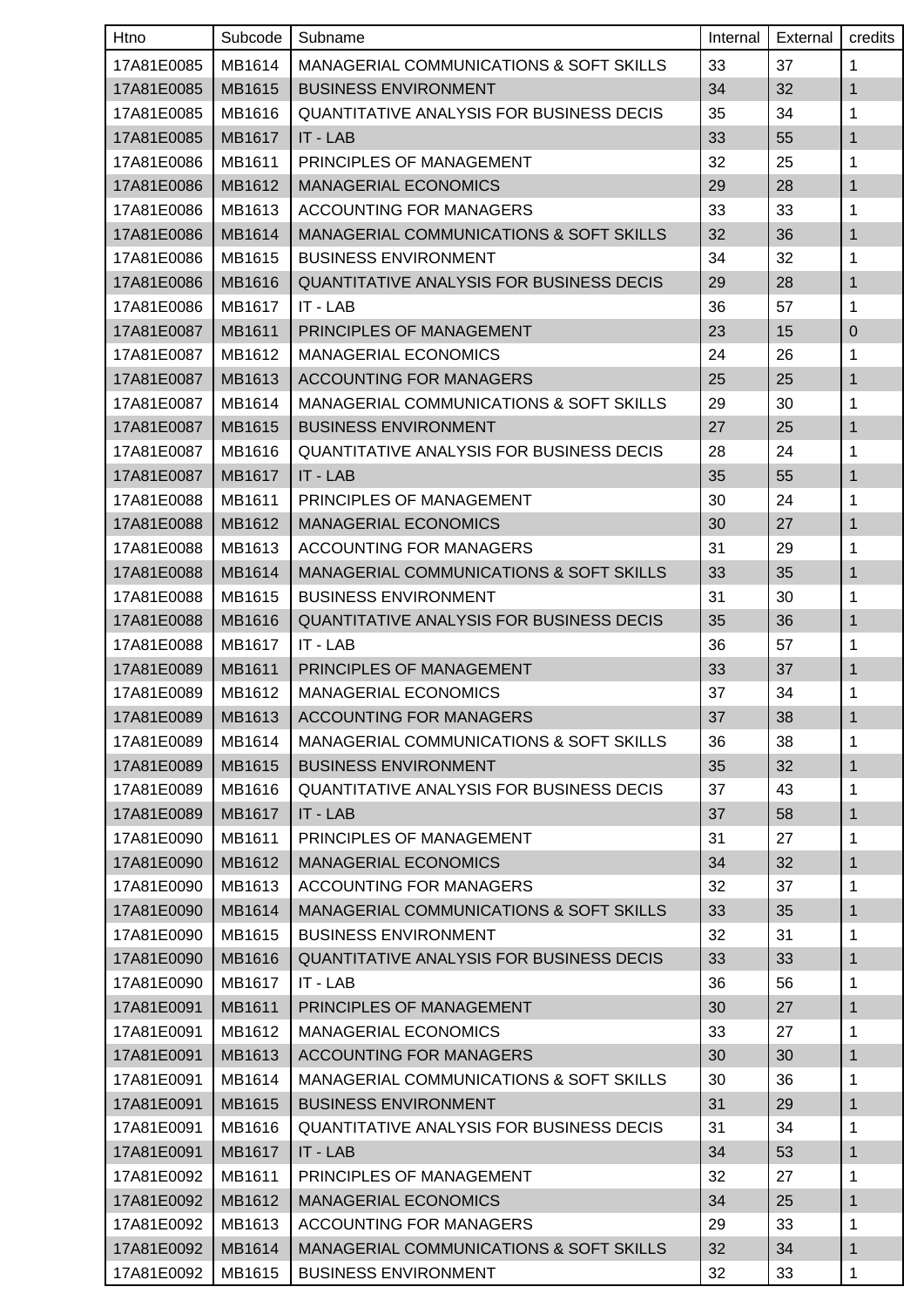| Htno       | Subcode | Subname                                            | Internal | External | credits      |
|------------|---------|----------------------------------------------------|----------|----------|--------------|
| 17A81E0092 | MB1616  | <b>QUANTITATIVE ANALYSIS FOR BUSINESS DECIS</b>    | 34       | 40       | $\mathbf{1}$ |
| 17A81E0092 | MB1617  | IT - LAB                                           | 35       | 55       | 1            |
| 17A81E0094 | MB1611  | PRINCIPLES OF MANAGEMENT                           | 32       | 27       | 1            |
| 17A81E0094 | MB1612  | <b>MANAGERIAL ECONOMICS</b>                        | 31       | 30       | 1            |
| 17A81E0094 | MB1613  | <b>ACCOUNTING FOR MANAGERS</b>                     | 28       | 16       | $\mathbf 0$  |
| 17A81E0094 | MB1614  | MANAGERIAL COMMUNICATIONS & SOFT SKILLS            | 34       | 29       | 1            |
| 17A81E0094 | MB1615  | <b>BUSINESS ENVIRONMENT</b>                        | 30       | 27       | 1            |
| 17A81E0094 | MB1616  | <b>QUANTITATIVE ANALYSIS FOR BUSINESS DECIS</b>    | 32       | 34       | 1            |
| 17A81E0094 | MB1617  | IT - LAB                                           | 36       | 54       | 1            |
| 17A81E0096 | MB1611  | PRINCIPLES OF MANAGEMENT                           | 29       | 25       | 1            |
| 17A81E0096 | MB1612  | <b>MANAGERIAL ECONOMICS</b>                        | 31       | 28       | 1            |
| 17A81E0096 | MB1613  | <b>ACCOUNTING FOR MANAGERS</b>                     | 27       | 24       | 1            |
| 17A81E0096 | MB1614  | MANAGERIAL COMMUNICATIONS & SOFT SKILLS            | 32       | 36       | 1            |
| 17A81E0096 | MB1615  | <b>BUSINESS ENVIRONMENT</b>                        | 32       | 36       | 1            |
| 17A81E0096 | MB1616  | QUANTITATIVE ANALYSIS FOR BUSINESS DECIS           | 29       | 34       | 1            |
| 17A81E0096 | MB1617  | IT - LAB                                           | 35       | 55       | 1            |
| 17A81E0097 | MB1611  | PRINCIPLES OF MANAGEMENT                           | 31       | 35       | 1            |
| 17A81E0097 | MB1612  | <b>MANAGERIAL ECONOMICS</b>                        | 33       | 43       | 1            |
| 17A81E0097 | MB1613  | <b>ACCOUNTING FOR MANAGERS</b>                     | 28       | 26       | 1            |
| 17A81E0097 | MB1614  | MANAGERIAL COMMUNICATIONS & SOFT SKILLS            | 32       | 43       | 1            |
| 17A81E0097 | MB1615  | <b>BUSINESS ENVIRONMENT</b>                        | 30       | 40       | 1            |
| 17A81E0097 | MB1616  | <b>QUANTITATIVE ANALYSIS FOR BUSINESS DECIS</b>    | 32       | 41       | 1            |
| 17A81E0097 | MB1617  | IT - LAB                                           | 32       | 51       | $\mathbf{1}$ |
| 17A81E0098 | MB1611  | PRINCIPLES OF MANAGEMENT                           | 35       | 30       | 1            |
| 17A81E0098 | MB1612  | <b>MANAGERIAL ECONOMICS</b>                        | 36       | 34       | 1            |
| 17A81E0098 | MB1613  | <b>ACCOUNTING FOR MANAGERS</b>                     | 34       | 31       | 1            |
| 17A81E0098 | MB1614  | <b>MANAGERIAL COMMUNICATIONS &amp; SOFT SKILLS</b> | 34       | 30       | 1            |
| 17A81E0098 | MB1615  | <b>BUSINESS ENVIRONMENT</b>                        | 33       | $27\,$   | $\mathbf 1$  |
| 17A81E0098 | MB1616  | QUANTITATIVE ANALYSIS FOR BUSINESS DECIS           | 34       | 42       | $\mathbf{1}$ |
| 17A81E0098 | MB1617  | IT - LAB                                           | 35       | 55       | 1            |
| 17A81E0099 | MB1611  | PRINCIPLES OF MANAGEMENT                           | 27       | 27       | 1            |
| 17A81E0099 | MB1612  | <b>MANAGERIAL ECONOMICS</b>                        | 26       | 30       | 1            |
| 17A81E0099 | MB1613  | <b>ACCOUNTING FOR MANAGERS</b>                     | 28       | 28       | 1            |
| 17A81E0099 | MB1614  | <b>MANAGERIAL COMMUNICATIONS &amp; SOFT SKILLS</b> | 32       | 31       | 1            |
| 17A81E0099 | MB1615  | <b>BUSINESS ENVIRONMENT</b>                        | 32       | 31       | 1            |
| 17A81E0099 | MB1616  | <b>QUANTITATIVE ANALYSIS FOR BUSINESS DECIS</b>    | 29       | 31       | 1            |
| 17A81E0099 | MB1617  | IT - LAB                                           | 33       | 53       | 1            |
| 17A81E00A0 | MB1611  | PRINCIPLES OF MANAGEMENT                           | 24       | 9        | $\mathbf 0$  |
| 17A81E00A0 | MB1612  | <b>MANAGERIAL ECONOMICS</b>                        | 24       | 31       | 1            |
| 17A81E00A0 | MB1613  | <b>ACCOUNTING FOR MANAGERS</b>                     | 27       | 24       | 1            |
| 17A81E00A0 | MB1614  | <b>MANAGERIAL COMMUNICATIONS &amp; SOFT SKILLS</b> | 30       | 27       | 1            |
| 17A81E00A0 | MB1615  | <b>BUSINESS ENVIRONMENT</b>                        | 29       | 31       | 1            |
| 17A81E00A0 | MB1616  | QUANTITATIVE ANALYSIS FOR BUSINESS DECIS           | 28       | 28       | 1            |
| 17A81E00A0 | MB1617  | IT - LAB                                           | 30       | 45       | 1            |
| 17A81E00A1 | MB1611  | PRINCIPLES OF MANAGEMENT                           | 26       | 30       | 1            |
| 17A81E00A1 | MB1612  | <b>MANAGERIAL ECONOMICS</b>                        | 26       | 32       | 1            |
| 17A81E00A1 | MB1613  | <b>ACCOUNTING FOR MANAGERS</b>                     | 27       | 39       | 1            |
| 17A81E00A1 | MB1614  | MANAGERIAL COMMUNICATIONS & SOFT SKILLS            | 30       | 38       | 1            |
| 17A81E00A1 | MB1615  | <b>BUSINESS ENVIRONMENT</b>                        | 30       | 34       | 1            |
| 17A81E00A1 | MB1616  | QUANTITATIVE ANALYSIS FOR BUSINESS DECIS           | 28       | 30       | 1            |
| 17A81E00A1 | MB1617  | IT - LAB                                           | 34       | 52       | 1            |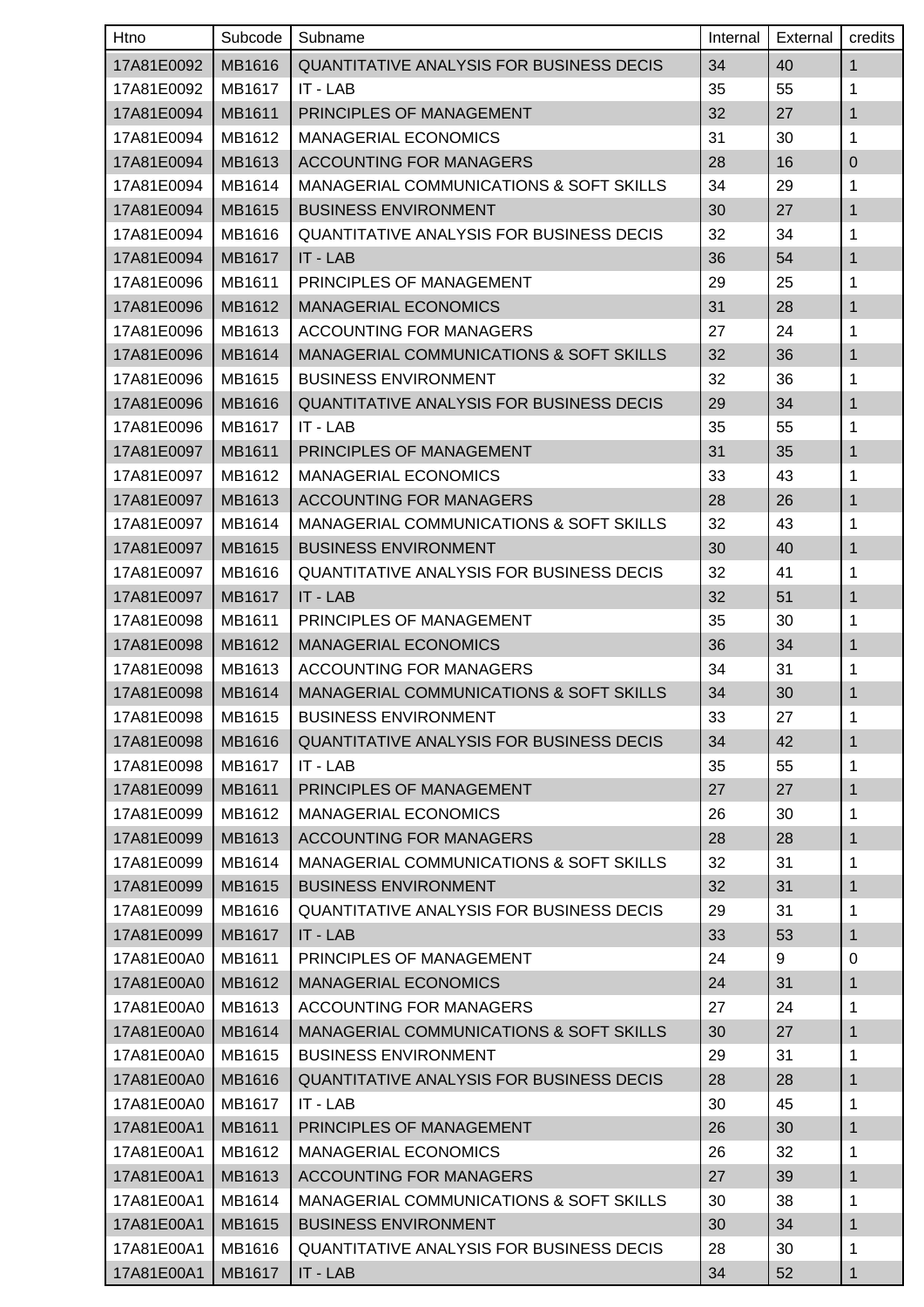| Htno                | Subcode | Subname                                            | Internal | External | credits          |
|---------------------|---------|----------------------------------------------------|----------|----------|------------------|
| 17A81E00A2          | MB1611  | PRINCIPLES OF MANAGEMENT                           | 32       | 28       | 1                |
| 17A81E00A2          | MB1612  | <b>MANAGERIAL ECONOMICS</b>                        | 33       | 36       | $\mathbf{1}$     |
| 17A81E00A2          | MB1613  | <b>ACCOUNTING FOR MANAGERS</b>                     | 36       | 33       | 1                |
| 17A81E00A2          | MB1614  | <b>MANAGERIAL COMMUNICATIONS &amp; SOFT SKILLS</b> | 33       | 33       | $\mathbf{1}$     |
| 17A81E00A2          | MB1615  | <b>BUSINESS ENVIRONMENT</b>                        | 31       | 29       | 1                |
| 17A81E00A2          | MB1616  | QUANTITATIVE ANALYSIS FOR BUSINESS DECIS           | 35       | 39       | 1                |
| 17A81E00A2          | MB1617  | IT - LAB                                           | 33       | 51       | 1                |
| 17A81E00A3          | MB1611  | PRINCIPLES OF MANAGEMENT                           | 35       | 27       | $\mathbf{1}$     |
| 17A81E00A3          | MB1612  | <b>MANAGERIAL ECONOMICS</b>                        | 36       | 37       | 1                |
| 17A81E00A3          | MB1613  | <b>ACCOUNTING FOR MANAGERS</b>                     | 37       | 39       | $\mathbf{1}$     |
| 17A81E00A3          | MB1614  | <b>MANAGERIAL COMMUNICATIONS &amp; SOFT SKILLS</b> | 34       | 36       | 1                |
| 17A81E00A3          | MB1615  | <b>BUSINESS ENVIRONMENT</b>                        | 35       | 35       | 1                |
| 17A81E00A3          | MB1616  | <b>QUANTITATIVE ANALYSIS FOR BUSINESS DECIS</b>    | 35       | 46       | 1                |
| 17A81E00A3          | MB1617  | IT - LAB                                           | 36       | 56       | $\mathbf{1}$     |
| 17A81E00A4          | MB1611  | PRINCIPLES OF MANAGEMENT                           | 31       | 24       | 1                |
| 17A81E00A4          | MB1612  | <b>MANAGERIAL ECONOMICS</b>                        | 28       | 34       | 1                |
| 17A81E00A4          | MB1613  | ACCOUNTING FOR MANAGERS                            | 29       | 25       | 1                |
| 17A81E00A4          | MB1614  | <b>MANAGERIAL COMMUNICATIONS &amp; SOFT SKILLS</b> | 32       | 42       | $\mathbf{1}$     |
| 17A81E00A4          | MB1615  | <b>BUSINESS ENVIRONMENT</b>                        | 33       | 29       | 1                |
| 17A81E00A4          | MB1616  | QUANTITATIVE ANALYSIS FOR BUSINESS DECIS           | 29       | 12       | $\boldsymbol{0}$ |
| 17A81E00A4          | MB1617  | IT - LAB                                           | 36       | 57       | 1                |
| 17A81E00A5          | MB1611  | PRINCIPLES OF MANAGEMENT                           | 28       | 17       | 0                |
| 17A81E00A5          | MB1612  | <b>MANAGERIAL ECONOMICS</b>                        | 28       | 26       | 1                |
| 17A81E00A5          | MB1613  | <b>ACCOUNTING FOR MANAGERS</b>                     | 28       | 26       | $\mathbf{1}$     |
| 17A81E00A5          | MB1614  | <b>MANAGERIAL COMMUNICATIONS &amp; SOFT SKILLS</b> | 30       | 33       | 1                |
| 17A81E00A5          | MB1615  | <b>BUSINESS ENVIRONMENT</b>                        | 30       | 28       | 1                |
| 17A81E00A5          | MB1616  | <b>QUANTITATIVE ANALYSIS FOR BUSINESS DECIS</b>    | 30       | 26       | 1                |
| 17A81E00A5   MB1617 |         | $\vert$ IT - LAB                                   | 36       | 56       | $\mathbf{1}$     |
| 17A81E00A6          | MB1611  | PRINCIPLES OF MANAGEMENT                           | 36       | 51       | 1                |
| 17A81E00A6          | MB1612  | <b>MANAGERIAL ECONOMICS</b>                        | 37       | 50       | $\mathbf{1}$     |
| 17A81E00A6          | MB1613  | <b>ACCOUNTING FOR MANAGERS</b>                     | 36       | 39       | 1                |
| 17A81E00A6          | MB1614  | MANAGERIAL COMMUNICATIONS & SOFT SKILLS            | 37       | 48       | $\mathbf{1}$     |
| 17A81E00A6          | MB1615  | <b>BUSINESS ENVIRONMENT</b>                        | 37       | 39       | 1                |
| 17A81E00A6          | MB1616  | <b>QUANTITATIVE ANALYSIS FOR BUSINESS DECIS</b>    | 37       | 50       | $\mathbf{1}$     |
| 17A81E00A6          | MB1617  | IT - LAB                                           | 38       | 58       | $\mathbf{1}$     |
| 17A81E00A7          | MB1611  | PRINCIPLES OF MANAGEMENT                           | 35       | 41       | $\mathbf{1}$     |
| 17A81E00A7          | MB1612  | <b>MANAGERIAL ECONOMICS</b>                        | 36       | 41       | $\mathbf{1}$     |
| 17A81E00A7          | MB1613  | ACCOUNTING FOR MANAGERS                            | 35       | 35       | $\mathbf{1}$     |
| 17A81E00A7          | MB1614  | MANAGERIAL COMMUNICATIONS & SOFT SKILLS            | 35       | 43       | $\mathbf{1}$     |
| 17A81E00A7          | MB1615  | <b>BUSINESS ENVIRONMENT</b>                        | 35       | 35       | $\mathbf{1}$     |
| 17A81E00A7          | MB1616  | <b>QUANTITATIVE ANALYSIS FOR BUSINESS DECIS</b>    | 37       | 48       | 1                |
| 17A81E00A7          | MB1617  | IT - LAB                                           | 37       | 57       | $\mathbf{1}$     |
| 17A81E00A8          | MB1611  | PRINCIPLES OF MANAGEMENT                           | 32       | 30       | 1                |
| 17A81E00A8          | MB1612  | <b>MANAGERIAL ECONOMICS</b>                        | 32       | 35       | 1                |
| 17A81E00A8          | MB1613  | ACCOUNTING FOR MANAGERS                            | 35       | 34       | $\mathbf{1}$     |
| 17A81E00A8          | MB1614  | <b>MANAGERIAL COMMUNICATIONS &amp; SOFT SKILLS</b> | 34       | 43       | $\mathbf{1}$     |
| 17A81E00A8          | MB1615  | <b>BUSINESS ENVIRONMENT</b>                        | 32       | 34       | $\mathbf{1}$     |
| 17A81E00A8          | MB1616  | QUANTITATIVE ANALYSIS FOR BUSINESS DECIS           | 34       | 43       | $\mathbf{1}$     |
| 17A81E00A8          | MB1617  | IT - LAB                                           | 36       | 56       | $\mathbf{1}$     |
| 17A81E00B0          | MB1611  | PRINCIPLES OF MANAGEMENT                           | 32       | 24       | $\mathbf{1}$     |
| 17A81E00B0          | MB1612  | <b>MANAGERIAL ECONOMICS</b>                        | 32       | 34       | $\mathbf{1}$     |